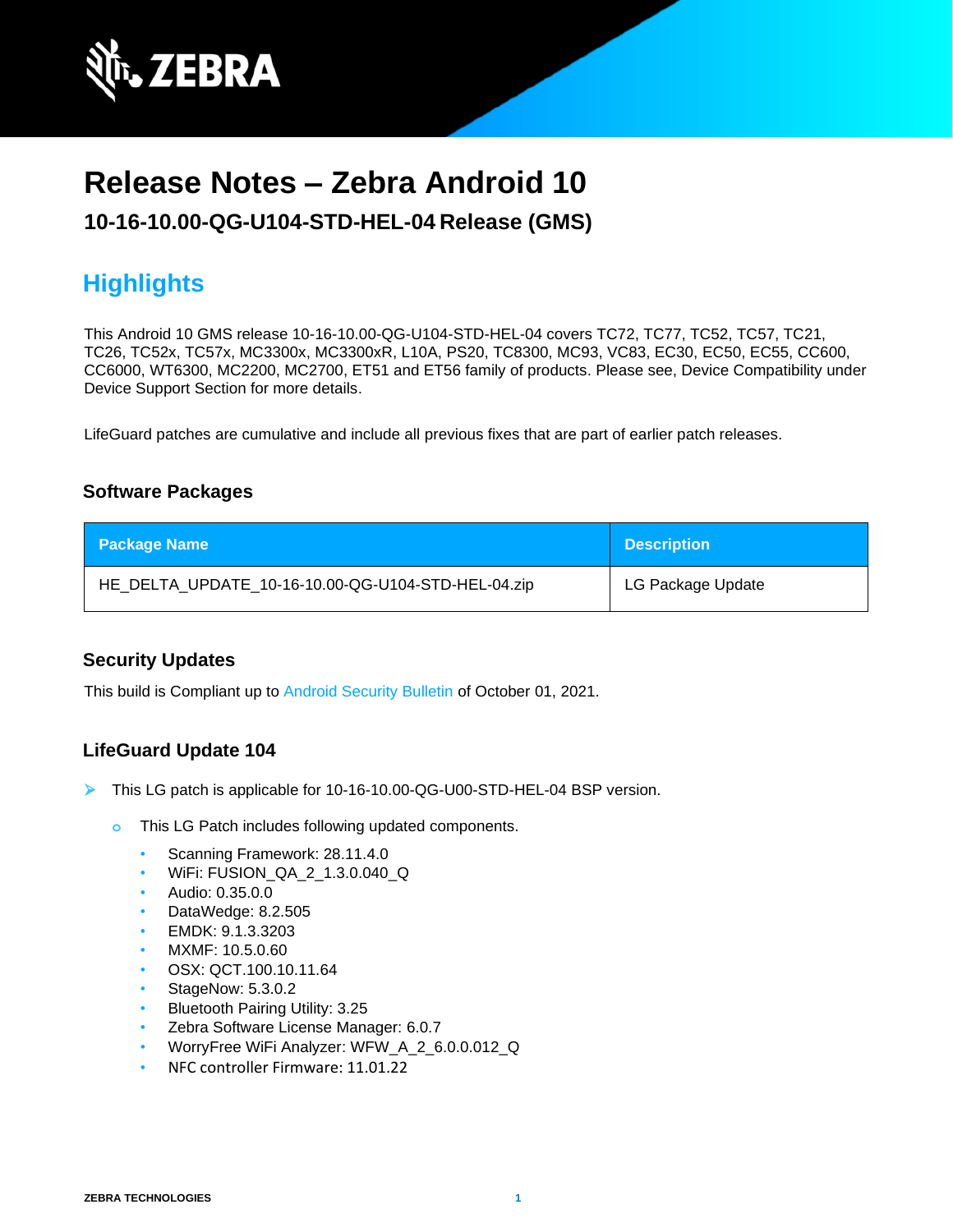

#### **o New Features**

- Added support to set the BLE channel mask via OEMConfig and StageNow to prevent usage of channels that are known to be impacted by interference.
- Added support where admin can set partition name of Local License Server on ZSL configuration.
- Added Additional Analysis Params to the Roam Analysis events e.g., SSID, BSSID, RSSI, Channel.
- Added support for WLAN Front End Module 45868 on TC72, TC77, PS20, TC52, TC57, TC52-HC, MC93, TC83, L10A, EC30, ET51 8" & 10", ET56 8", VC83, TC52x, TC57x, CC600 and CC6000 devices.
- Added support for BT Module 22545 on TC72, TC77, TC52x, TC57x, TC52 and TC57 devices.
- Added localization support in BTPairingUtility app for French-CA, Polish, Dutch, German, Italian, Spanish, Japanese and Chinese locales.
- Added Key double click functionality and double click remapping capability for SCAN and Trigger keys on MC3300x and MC9300.
- Added support for SHIFT and ALPHA key behavior changes, W1 and W2 keycode changes for 53 key custom keypad, on MC9300.

- SPR44235 Resolved an issue wherein the SUW device provisioning was not able to update WLAN SSID using scanner.
- SPR44151 Resolved an issue wherein inconsistent touch inputs with gloves observed on ET51/ET56.
- SPR44065 Resolved an issue wherein the touch was non-responsive towards lower left portion of screen for L10A.
- SPR44460 Resolved an issue wherein Microsoft Teams was crashing on launch on data only SKU devices.
- SPR44265 Resolved an issue wherein Bluetooth module was showing incorrect battery usage.
- SPR44031 Resolved an issue wherein device was experiencing random touch events intermittently.
- SPR43402 Resolved an issue wherein echo was being heard while both parties are in speaker phone mode.
- SPR44015 Resolved an issue wherein WT6300 extended battery with 0% level was not charging via cradle.
- SPR44429 Resolved an issue wherein L10 was unable to wake from deep sleep mode.
- SPR44530 Resolved an issue wherein Ethernet communication was not working on some 100Mbps ethernet hub.
- SPR44335/44185 Resolved an issue wherein Apps were receiving Null value when requesting NFC adapter prior to Boot complete event.
- SPR44551 Resolved an issue wherein Apps using camera intent APIs to fetch images from camera would be turned upside on ET51 and ET56 devices.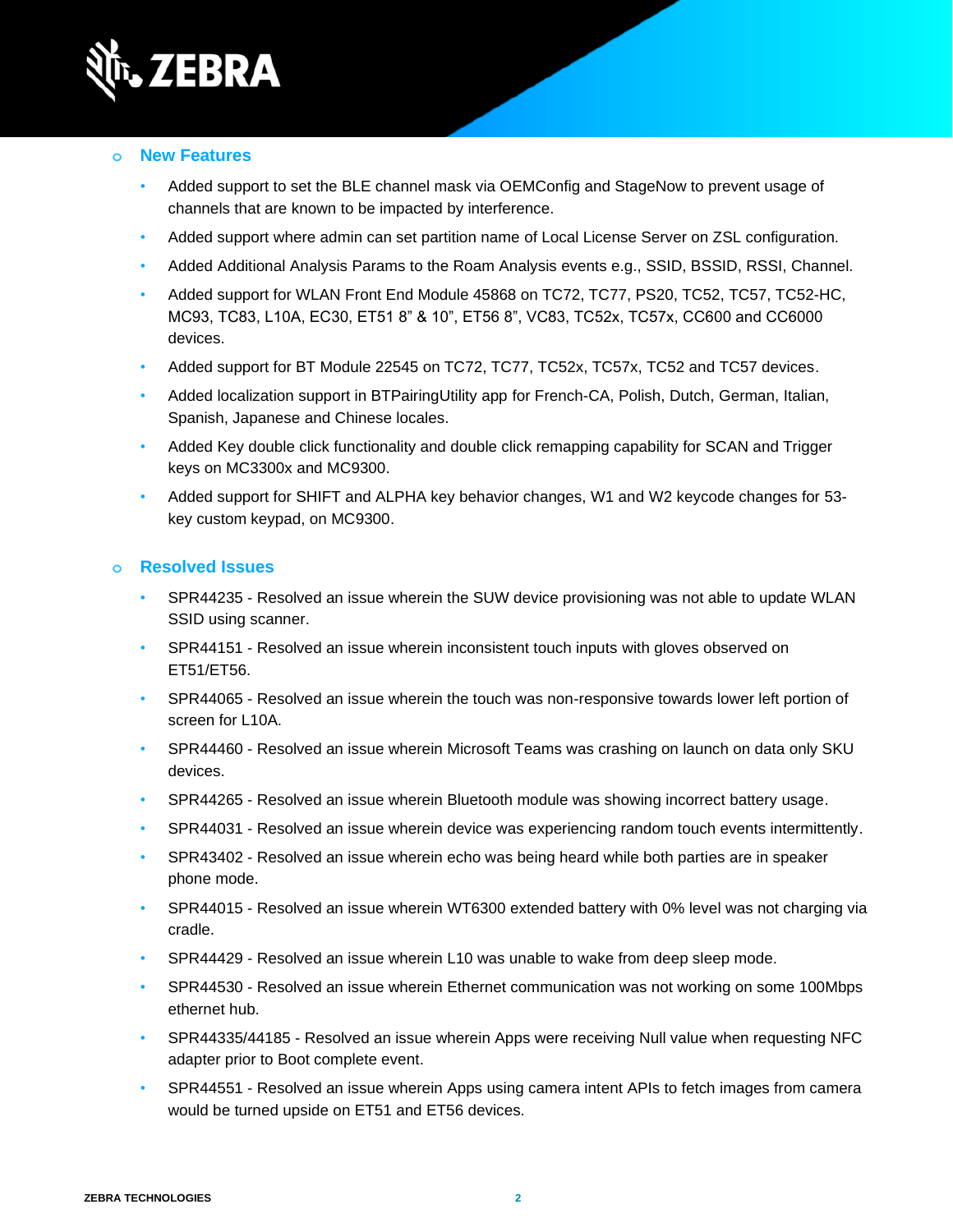

- SPR44262 Resolved an issue wherein Scanner beam was not coming intermittently while using EMDK based App.
- SPR44833 Resolved an issue wherein Ethernet configuration was not getting applied when the device was connected to ethernet cradle.
- SPR44426 Resolved an issue wherein WFC Voice client encountered an error sometimes that required termination of call.

#### **o Usage Notes**

➢ LifeGuard update U104 is a Mandatory patch for devices with WLAN Front End Module 45868 & BT Module 22545

WLAN Front End Module can be identified using adb shell getprop ro.config.device.wlan\_fem [ro.config.device.wlan\_fem]: [QM45868]

BT Module can be identified using adb shell getprop ro.bluetooth.bt filter ro.bluetooth.bt\_filter=QM22545

## **LifeGuard Update 98**

- ➢ This LG patch is applicable for 10-16-10.00-QG-U00-STD-HEL-04 BSP version.
	- **o** This LG Patch includes following updated components.
		- Scanning Framework: 28.11.3.0
		- WiFi: FUSION\_QA\_2\_1.3.0.037\_Q
		- Audio: 0.34.0.0
		- DataWedge: 8.2.400
		- EMDK: 9.1.3.3203
		- MXMF: 10.5.0.49
		- OSX: QCT.100.10.11.62
		- StageNow: 5.3.0.2
		- Bluetooth Pairing Utility: 3.24
		- Zebra Software License Manager: 5.0.1

#### **o New Features**

- Added support for SHT4x humidity Sensor on MC93.
- Added support for LSM6DSM Gyroscope/accelerometer Sensor on MC3300x/MC3300xR, MC93, TC8300, and PS20 devices.
- Added support for freefall detection for TC21/TC26 Devices.
- Added support for CBRS Band 48 on TC26EK-21A222-NA SKU.
- Added support to enable SPoC (ZebraPay) and power management.
- Added support for Secondary BLE Licensing for EC50/EC55.
- Added support to configure Secondary BLE TX power to a specified value.
- Added support for admin to configure the Altbeacon Manufacturing byte of the secondary BLE.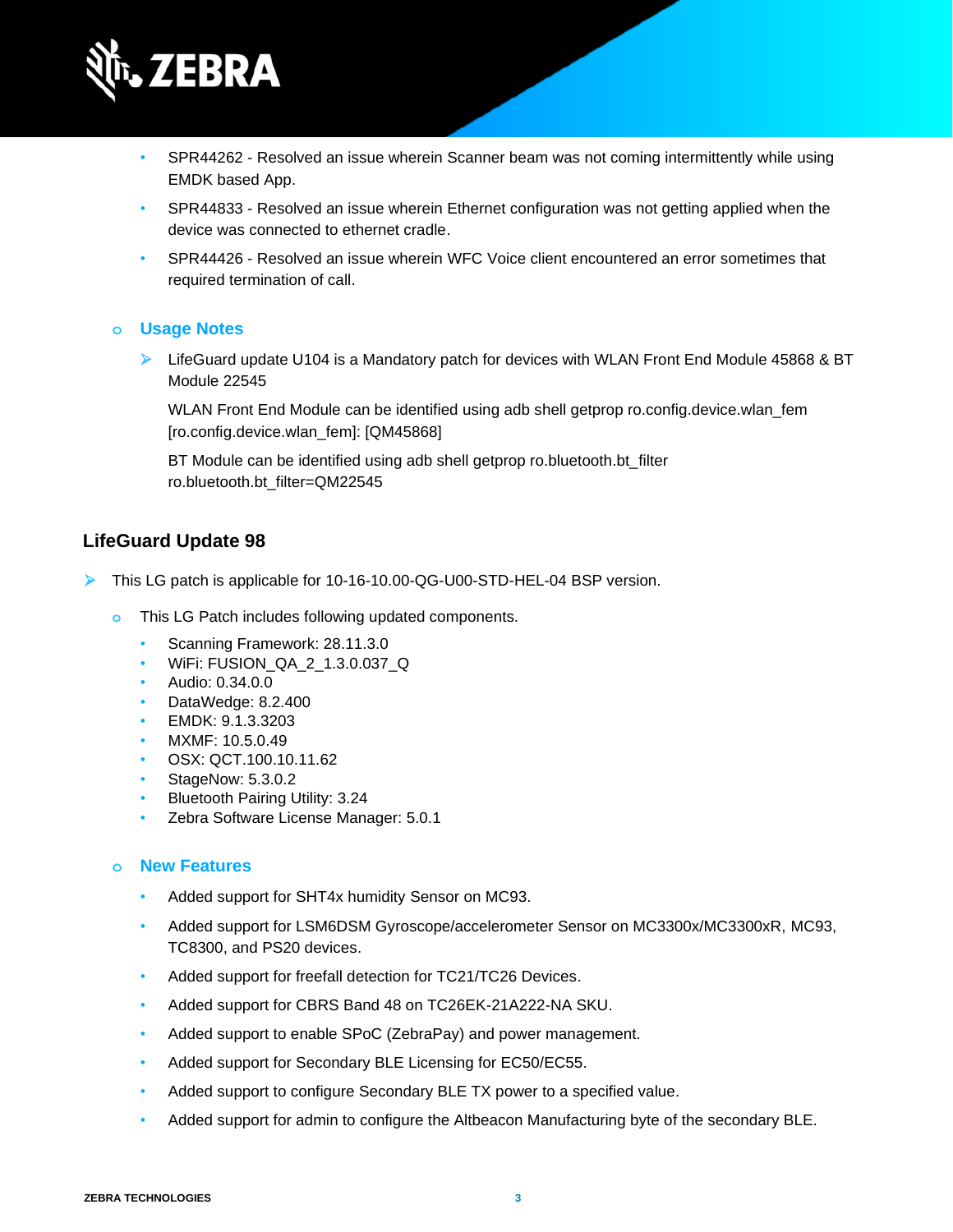

- Adding correct protocol type for APR in tcpdump for decoding.
- Added UNII-3 band support for EU region on TC52x and TC52x-HC devices.
- Updated default display brightness and adaptive brightness is turned off OOB for EC50/EC55 devices.
- Enabled dark display theme OOB for EC50/EC55 devices.
- Haptic feedback is disabled OOB for EC50/EC55 devices.
- Updated default wallpaper for EC50/EC55 devices OOB.
- Launcher icon outline shape is updated to look rounded OOB for EC50/EC55 devices.
- Notification sound played at boot up or low battery is set to "Lalande.ogg" as default tone for EC50/EC55 devices.
- Bordered keys Gboard setting is enabled OOB for EC50/EC55 devices.
- Added support for VoWiFi for Orange.
- Added support for Vodafone UK.
- Added support for Erillisverkot Public Safety MVNO.
- Updated the APN details for Spark operator.

- SPR42999 Added support to enable ADB over Wi-Fi in Settings App.
- SPR43012 Resolved an issue wherein USB based bin file staging was intermittently not working.
- SPR43592 Resolved an issue wherein application flickering is observed when enabling/disabling RxLogger using adb command.
- SPR43683 Resolved an issue wherein USB to Serial Port converter was not working on a 3rd party cradle.
- SPR41910 Resolved an issue wherein first touch was not working correctly after resume.
- SPR43738 Updated the APN details for Telenor operator.
- SPR43291 Resolved an issue wherein Advertising BLE beacons were not able to reach Max power.
- SPR43841 Resolved an issue wherein PTT calls would sometimes not terminate with the release of the button.
- SPR43800 Resolved an issue wherein scanner was not working after resume when Time release was set.
- SPR43627 Resolved an issue wherein device was rebooting after pairing to an unsupported scanner.
- SPR43931 Resolved an issue wherein scanning into chromium browser with multiple tabs open would switch between tabs.
- SPR41882 Resolved an issue wherein it was not possible to provision the device using QR code with EXTRA\_PROVISIONING\_WIFI\_PROXY\_HOST and EXTRA\_PROVISIONING\_WIFI\_PROXY\_PORT details.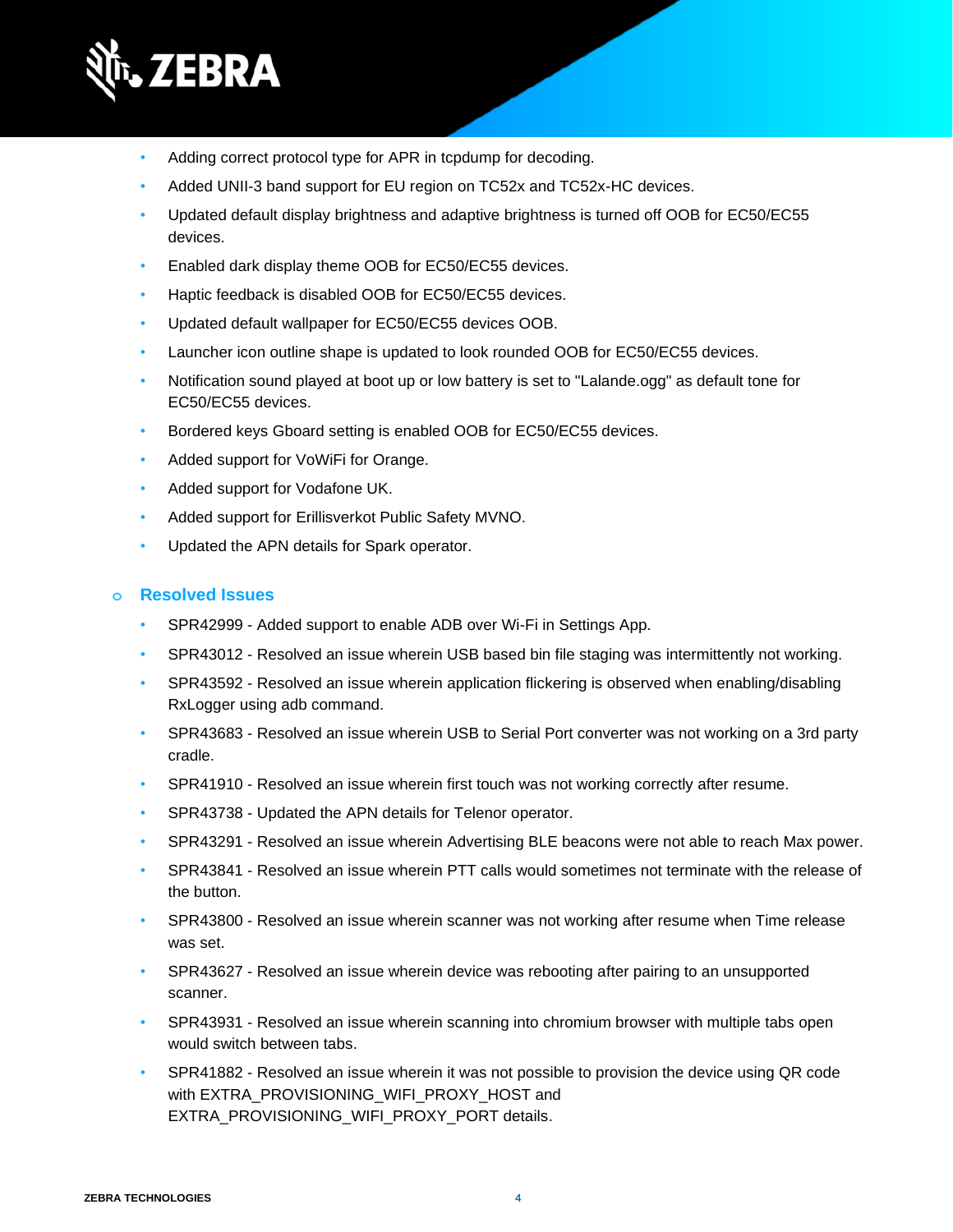

- SPR43802 Resolved an issue wherein OS update initiated through StageNow immediately after boot use to fail intermittently.
- SPR44265 Resolved an issue wherein a modem restart would acquire wakelock and cause battery consumption.
- SPR43940/43916 Resolved an issue wherein DNS alias could not be resolved.
- SPR44260/44261 Resolved an issue wherein PTT call was not getting released when the PTT headset button was released.
- SPR44078 Resolved an issue wherein ET51 device with powerpack battery inserted is sometimes cycling quickly between charging/discharging from AC or expansion battery.
- SPR43236 Resolved an issue wherein device Intermittently not able to get GPS Location after reboot.
- SPR44059 Resolved an issue wherein creating a new WEP-encrypted SSID from StageNow Wi-Fi Manager, "WEP-104" (128bit) cannot be configured correctly on MX 10.2.
- SPR43907 Resolved an issue wherein NTP Sync interval was not getting updated through StageNow.
- SPR43148 Resolved an issue wherein configuring WLAN Channels in range format through OEMConfig use to fail.
- SPR43358 Resolved an issue wherein first created profile after deleting the default profile, does not connect automatically.

#### **o Usage Notes**

- ➢ To identify the LSM6DSM Gyroscope/accelerometer sensor on the device users can check the **ro.config.device.gyro** property using getprop command from adb.
	- a. Devices with LSM6DSM sensor will have  $[ro.config.device.gyro] = 8$ .
	- b. Devices with LSM6DSM sensor will list sensor type as LSM6DSM on "Settings-->About phone-->SW components-->Gyroscope" or "Settings-->About phone-->SW components -- >Accelerometer".
- ➢ To identify the SHT4x humidity sensor on the device users can check the **ro.config.device.sku** property using getprop command from adb.
	- a. Devices with for SHT4x humidity sensor will have [ro.config.device.sku] = 522 or 523.
	- b. Devices with SHT4x humidity sensor will list HW ID as 522 or 523 on "Settings-->About phone -->SW components-->HW ID".
- ➢ MC3300x/MC3300xR LSM6DSM G-sensor devices require 10-16-10.00-QG-U98-STD-HEL-04 or higher to ensure full G-sensor functionality.
- ➢ The MC93 devices with SHT4x Humidity Sensor require 10-16-10.00-QG-U98-STD-HEL-04 or higher to ensure full humidity sensor functionality.
- ➢ While downgrading MC93 SHT4x humidity sensor devices from Android 10 to Oreo, only the 01.30.04 Lifeguard Update 35 & above is supported. The Full image of 01.30.04 and the Lifeguard Update 35 must be installed together using the UPL process.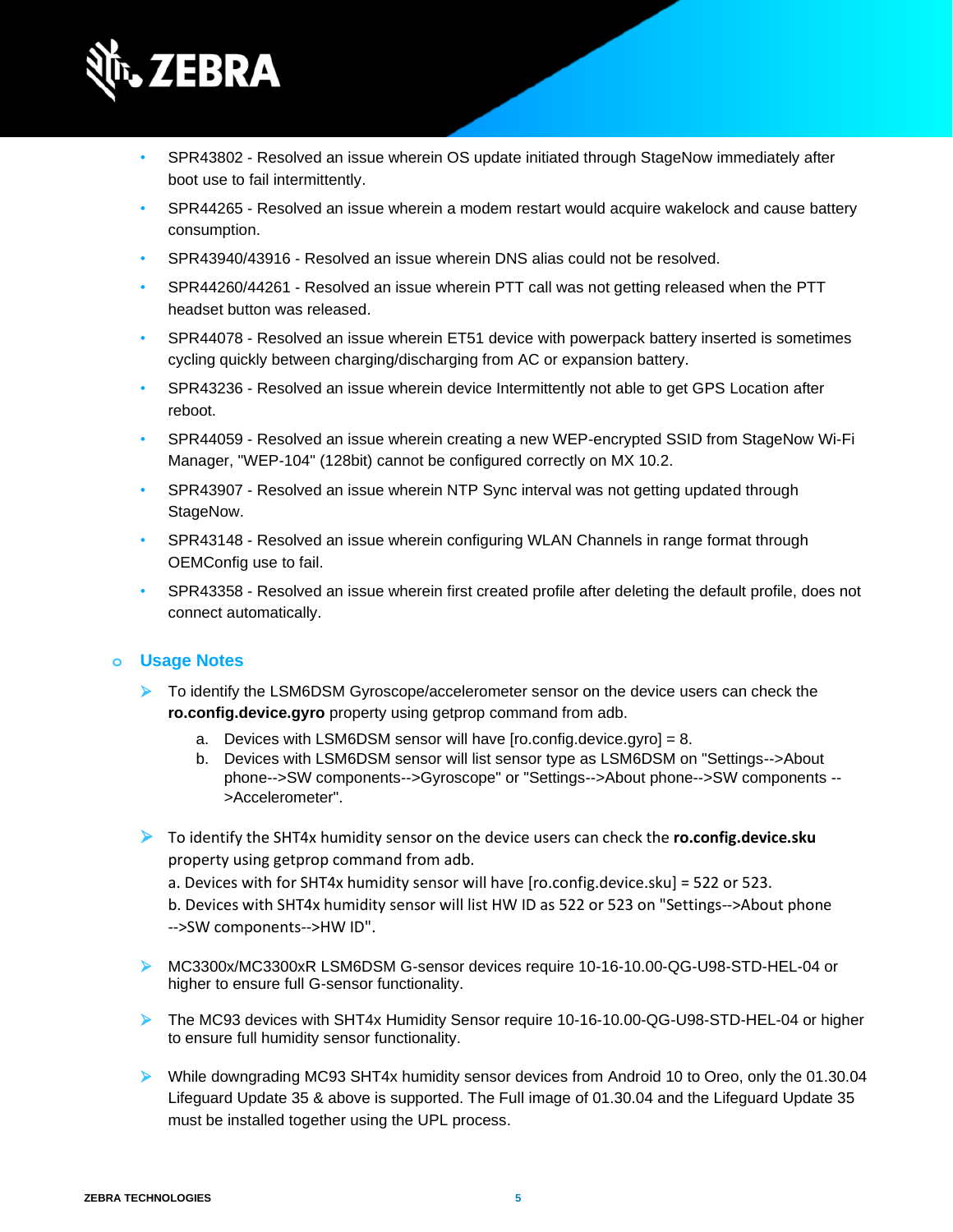

## **LifeGuard Update 94 (Not Released for ET51 and ET56)**

- ➢ LifeGuard Update 94 contains security updates only.
- ➢ This LG patch is applicable for 10-16-10.00-QG-U00-STD-HEL-04 BSP version.

#### **o New Features**

• None

#### **o Resolved Issues**

• None

#### **o Usage Notes**

• None

### **LifeGuard Update 90 (Not Released for ET51 and ET56)**

➢ This LG patch is applicable for 10-16-10.00-QG-U00-STD-HEL-04 BSP version.

#### **o New Features**

• None

#### **o Resolved Issues**

• Added fix for multiple vulnerability issues (FragAttack) with respect to Fragmentation and Forging attacks.

#### **o Usage Notes**

• None

## **LifeGuard Update 86 (Released only for ET51 and ET56)**

➢ This LG patch is applicable for 10-16-10.00-QG-U00-STD-HEL-04 BSP version.

#### **o New Features**

• Added support for display IC G101QAN01.1 on ET51/ET56 10" devices.

- None
- **o Usage Notes**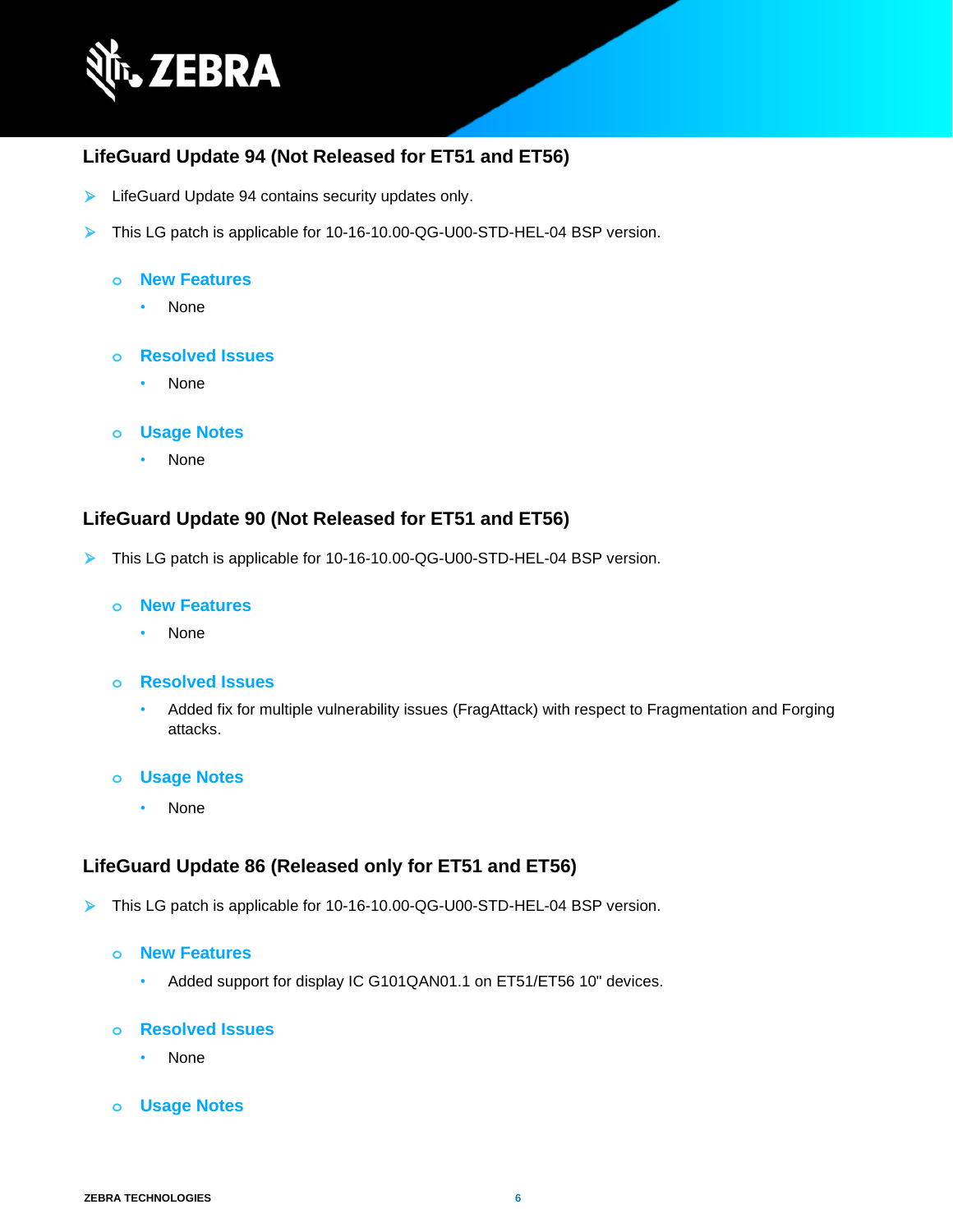

• ET51/ET56 10" devices with display IC G101QAN01.1 cannot be downgraded to BSPs below 10-16- 10.00-QN-U00-STD-HEL-04 and require 10-16-10.00-QN-U86-STD-HEL-04 as a mandatory update.

To identify display type, users can check 'ro.config.device.display' property using getprop command from adb.

- $\circ$  Devices with display IC G101QAN01.1 will have [ro.config.device.display] = 702
- $\circ$  Devices with display IC G101QAN01 will have [ro.config.device.display] = 701

### **LifeGuard Update 79**

- ➢ This LG patch is applicable for 10-16-10.00-QG-U00-STD-HEL-04 BSP version.
	- **o** This LG Patch includes following updated components.
		- Scanning Framework: 28.11.2.0
		- WiFi: FUSION\_QA\_2\_1.3.0.032\_Q
		- WorryFree WiFi Analyzer: WFW\_QA\_2\_6.0.0.006\_Q
		- Audio: 0.33.0.0
		- DataWedge: 8.2.308
		- EMDK: 9.1.0.3200
		- MXMF: 10.4.0.18
		- OSX: QCT.100.10.6.58
		- StageNow: 5.2.0.4
		- Zebra Data Service: 10.0.3.1001
		- MSRN: 2.02
		- OemInfo: 9.0.0.331
		- Bluetooth Pairing Utility: 3.23

#### **o New Features**

- Added support for LSM6DSM Gyroscope/accelerometer Sensor on TC72/TC77,TC52/57 and TC52x/TC57x devices. This LifeGuard patch supports the different pin configuration of the new Gsensor (LSM6DSM). In testing, the combination of new G-sensor with earlier versions of Android has not shown any performance, functionality, or device degradation.
- Dotcode Erasure Parameter Support is added.
- Dot Code Decoder Support is Added for RS5100 BT Scanner.
- Added Support for NG SimulScan using Camera.
- PL5000 Zback Scanner support is added for ET51/ET56 devices.
- Added support for Integrated Scanner Frame SKUs ET51CE-G21E-SFA6,
	- ET51CE-G21E-SFNA and ET51CE-G21E-SFIA with Zebra PL5000 decoder, which replaces the Zebra PL3307 decoder.
- Added Feature in ZDS to support the collection of top RAM consumption per application.
- Added Feature in ZDS to support the collection of identity of the application that initiated the scan.
- Remove dependency on Enterprise partition in OEMInfo application to reduce the security risk.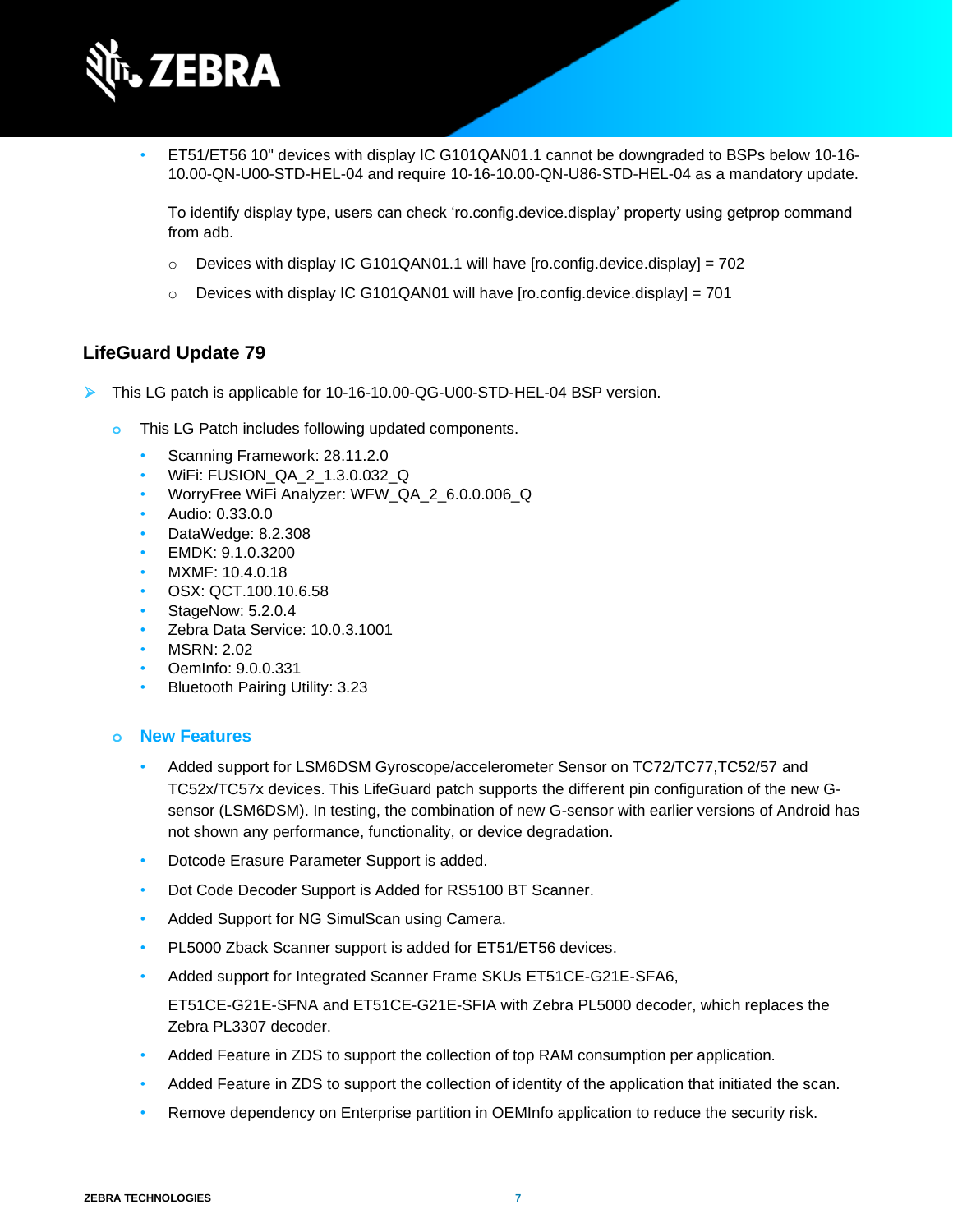

- Added support for VoIP on CC6000.
- Added integrated licensing feature for VoD Application. User needs to apply valid license to use the app.
- WFW VoIP Analysis SIP-RTP Enhancement.
- Granting Special permissions for EMM Device Owner application while Provisioning device.
- Added support to provide location updates based on the specified minimum distance travelled for both WGS84 and non WGS84 formats.
- Integration of custom feature CSP to add ability to enable or disable custom features.
- Added a feature to handle the network issue of ARP Requests not getting response from backend network.
- Added a feature to detect low RSSI conditions and scenarios and allow device to do quick recovery from the low RSSI state.
- Added support to enable/disable eSIM provisioning feature using CellularMgr CSP.

- SPR41891 Resolved an issue where device disables the profiles permanently when wrong credentials are entered.
- SPR41911 Resolved an issue where it was not possible to set "false" value to protector param in TouchMgr CSP.
- SPR41725 Resolved an issue where intermittently DataWedge would scan barcodes even when in suspend state.
- SPR41886 Resolved an issue where Latin character set QR barcodes were not being decoded.
- SPR41912 Resolved an issue where Intermittent print failures were observed using LinkOS SDK application.
- SPR42980 Resolved an issue where device was not able to read Mifare classic 4K card.
- SPR40219 Resolved an issue where MSI barcodes were not getting decoded.
- SPR41824 Resolved an issue where WWAN data connection failures were reported due to incorrect APN configuration settings.
- SPR43359 Resolved an issue where display would intermittently fail to turn on upon power key press.
- SPR41623 Resolved an issue where TC52 was displaying incorrect magnetometer values.
- SPR41881 Resolved an issue where a permission that was not supported originally on OS was not regranted to application upon newer OS update that supported those permissions.
- SPR41003 Resolved an issue where BlueParrott headset connected to ET51 was picking up voice from a farther distance.
- SPR43717 Resolved an issue where intermittently Airplane mode was enabled after an improper Battery Swap.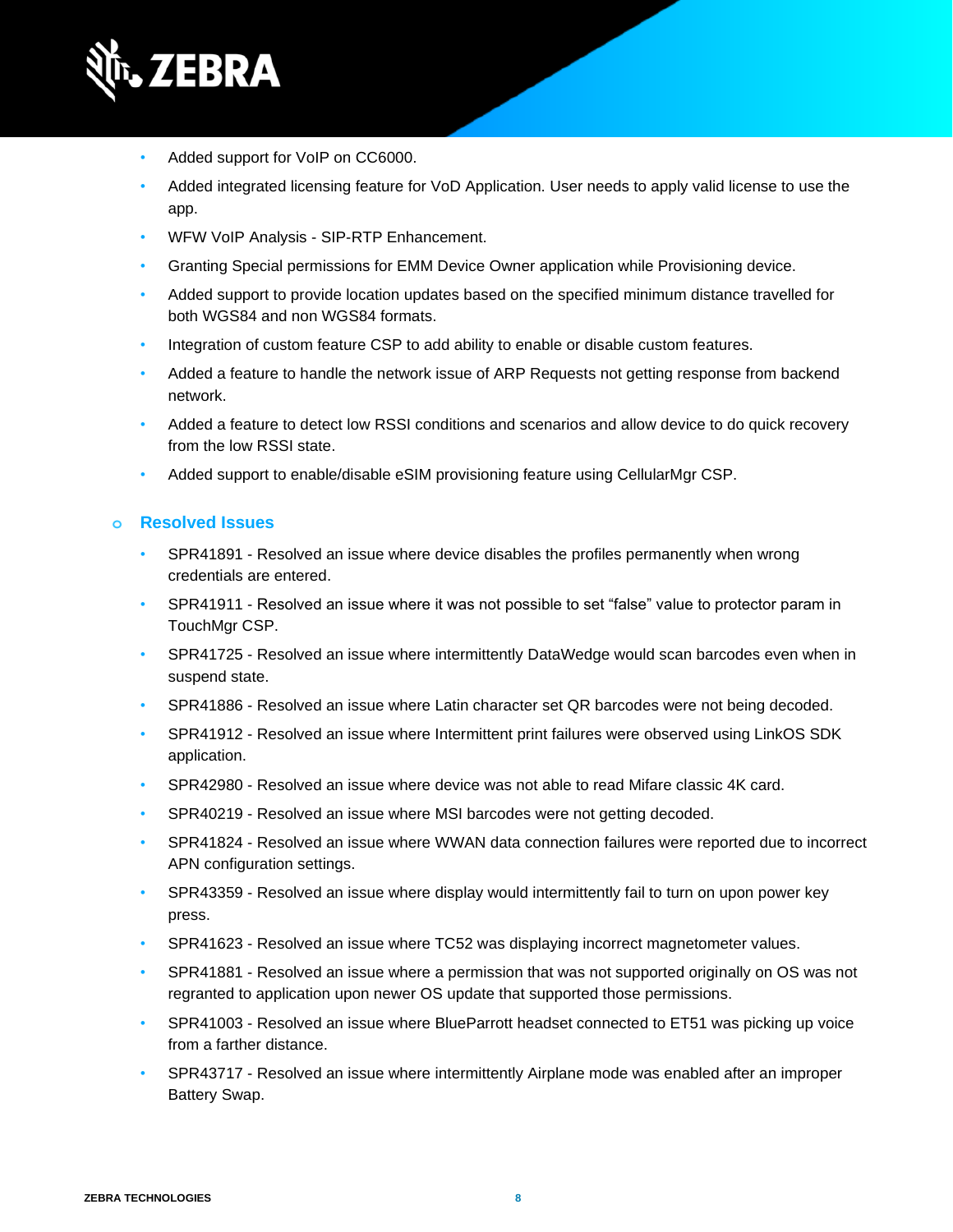

- SPR41841 Resolved an issue where Keyboard volume notification level icon was missing in MC33 Brick SKUs.
- SPR43358 Resolved an issue where first created profile using WIFI CSP after deleting the default profile, does not connect automatically.
- SPR41400 Resolved an issue where key remapping was not working for modifier keys in Bundle mode for OEMCONFIG.
- SPR41116 Resolved an issue where user was unable to configure Code128 Ignore FNC4 param from Datawedge on ET51, ET56 with Zback and Integrated Scanner.
- SPR43533 Resolved an issue where display goes black on TC72 and TC77 with 4770 scan engines.
- Integrated a VPN security fix for Common Criteria mode.
- Default password for MSRN App has been set to empty.

#### **o Usage Notes**

- ➢ To identify the LSM6DSM Gyroscope/accelerometer sensor on the device users can check the **ro.config.device.gyro** property using getprop command from adb.
	- c. Devices with LSM6DSM sensor will have [ro.config.device.gyro] = 8.
	- d. Devices with LSM6DSM sensor will list sensor type as LSM6DSM on "Settings-->About phone-->SW components-->Gyroscope" or "Settings-->About phone-->SW components -- >Accelerometer".
- ➢ Support for Zebra PL5000 decoder with integrated scanner frame requires 10-16-10.00-QG-U79-

STD-HEL-04 or higher to ensure full scanner functionality.

## **LifeGuard Update 72 (Released only for ET51 and ET56)**

- ➢ This LG patch is applicable for 10-16-10.00-QG-U00-STD-HEL-04 BSP version.
	- **o** This LG Patch includes following updated components.
		- Scanning Framework: 28.10.0.0

#### **o New Features**

• Added support for Zebra Scanner Expansion Back - ZBK-ET5X-10SCN7-02, ZBK-ET5X-8SCN7-02, that supports the SE4770 scan engine.

#### **o Resolved Issues**

• None

#### **o Usage Notes**

• None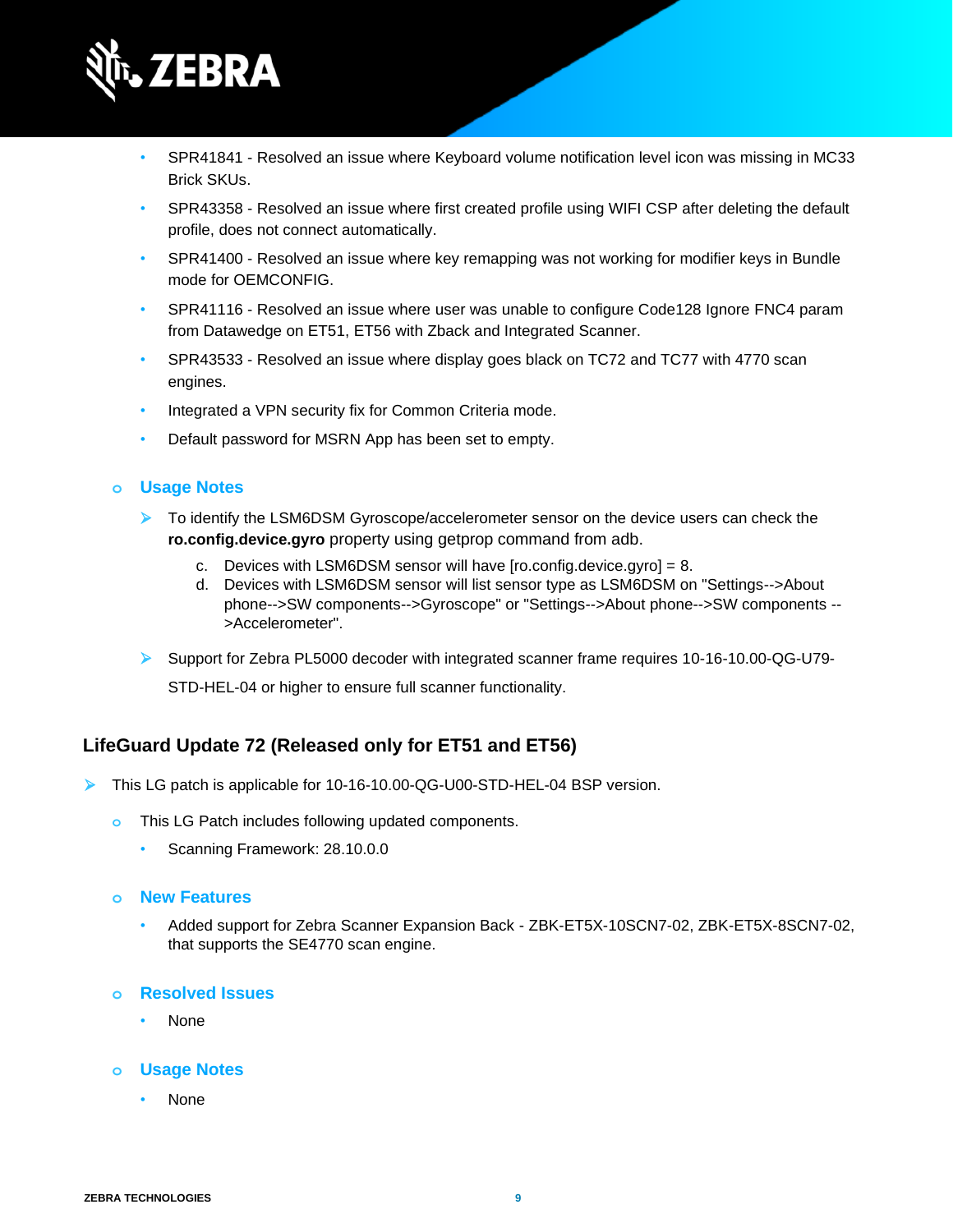

## **LifeGuard Update 70 (Not Released for ET51 and ET56)**

➢ This LG patch is applicable for 10-16-10.00-QG-U00-STD-HEL-04 BSP version.

#### **o New Features**

- None
- **o Resolved Issues**
	- None
- **o Usage Notes**
	- None

## **LifeGuard Update 44 (Not Released for ET51 and ET56)**

- ➢ This LG patch is applicable for 10-16-10.00-QG-U00-STD-HEL-04 BSP version.
	- **o** This LG Patch includes following updated components.
		- Audio: 0.31.0.0
		- Bluetooth Pairing Utility: 3.20
		- DataWedge: 8.2.211
		- EMDK: 9.0.3.3003
		- License Manager and License Agent: 5.0.0 and version 5.0.0. 5.0.0
		- MXMF: 10.3.0.18
		- OSX: QCT.100.10.5.58
		- Scanning Framework: 28.9.8.0
		- StageNow: 5.1.0.1

#### **o New Features**

- Added support for Keyboard Audible Feedback feature on MC3300x, MC3300xR, MC9300, MC2200, MC2700 and VC8300 and ability to control volume of Keyboard Audible Feedback by MDM.
- Added support to enable/disable DHCPv6 feature using DHCPOptionMgr CSP. Stateful DHCPv6 helps Admins track and block network abuses. With stateful DHCPv6 a client is likely to keep a stable IP as long as it stays on the same network.
- Added support to see SAM Bridge FW Version in SW Component.
- Added support to enable Low level NFC NCI Logging to get detailed logs for NFC scenarios for debugging purpose, logs are included as part of RxLogger logs.
- Added support in OemInfo to allow customer applications and sideloaded applications to read BT MAC address.
- Provided additional option for the user to change the touch panel mode configuration from Power Menu without going into settings menu once it is enabled using the CSP file.
- Added support for Multibarcode Automatic group identification.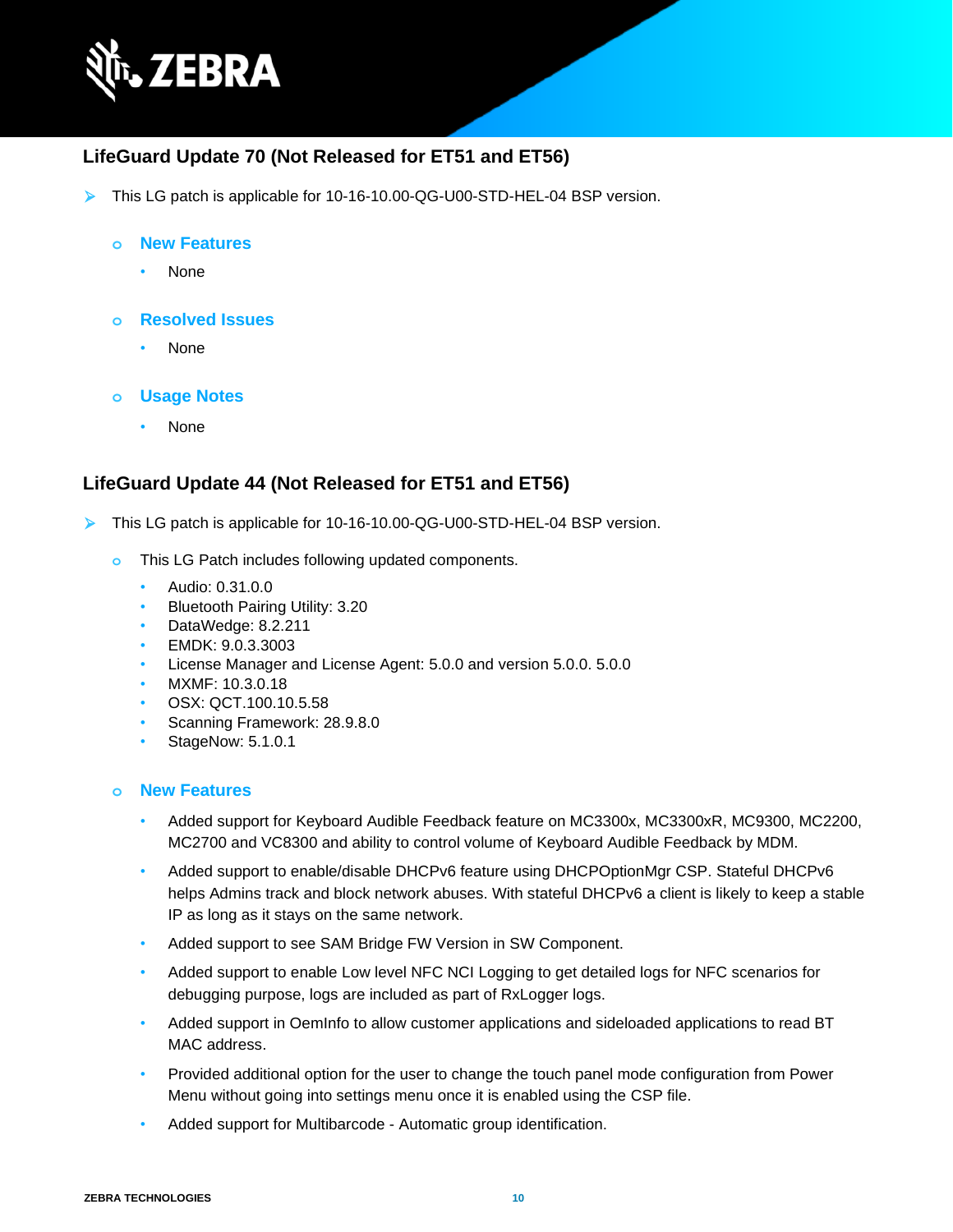

- Added support for Multibarcode Read only specific barcodes.
- Added support to remove Bluetooth pairing list.
- Added support to pair BT Scanner at Google Setup Wizard (Welcome screen) to efficiently stage the device for devices without inbuilt scanner.

- SPR-40819 : Resolved an issue wherein 7-bit ASCII encoded data matrix code was not getting decoded.
- SPR-41039 : Updated the APN details for Bulgarian operator A1.
- SPR-40216 : Resolved an issue wherein flash LED temperature was very high when torch was turned ON for a longer duration.
- SPR-38667 : Resolved an issue wherein user was unable to remotely browse files over VPN.
- SPR-40400 : Resolved an issue wherein device was losing WWAN connectivity at higher temperatures.
- SPR-41255 : Resolved an issue wherein devices were getting struck in recovery screen during MDM enrollment.
- SPR-41056 : Resolved an issue wherein SIM not detected toast message used to appear even with a valid SIM.
- SPR-39513 : Resolved an issue wherein intermittently display would not turn on upon wakeup from suspend.
- SPR-39544 : Resolved an issue where eMMC health was not being retrieved correctly on certain flash part.
- SPR-41094 : Resolved an issue wherein during a call, user gets echo while the other user was on speaker mode.
- SPR-41144 : Resolved an issue wherein the EMM Enrollment was not working over ethernet connection.
- SPR-41622 : Resolved an issue wherein additional touch events were occurring for a single touch press.
- SPR-38739 : Resolved an issue wherein streaming of certain MP3 files used to fail.
- SPR-41400 : Resolved an issue wherein key remapping was not working for CTRL and other advanced key modifiers using OemConfig.
- SPR-41578 : Added support for enabling/disabling "key press sounds" via StageNow.
- SPR-41397 : Resolved an issue wherein intermittently WLAN failed to turn On.
- SPR-39082 : Resolved an issue wherein Intermittent loss of Ethernet connection is observed.
- SPR-41260 : Resolved an issue wherein third-party VPN Apps were unable to access certificates (installed via StageNow/MX) on the device resulting in not able to connect to the server.
- SPR-41915 : Enabled Serial Port Comm API support.
- Fixed an issue wherein device crash was seen when STC SIM was inserted.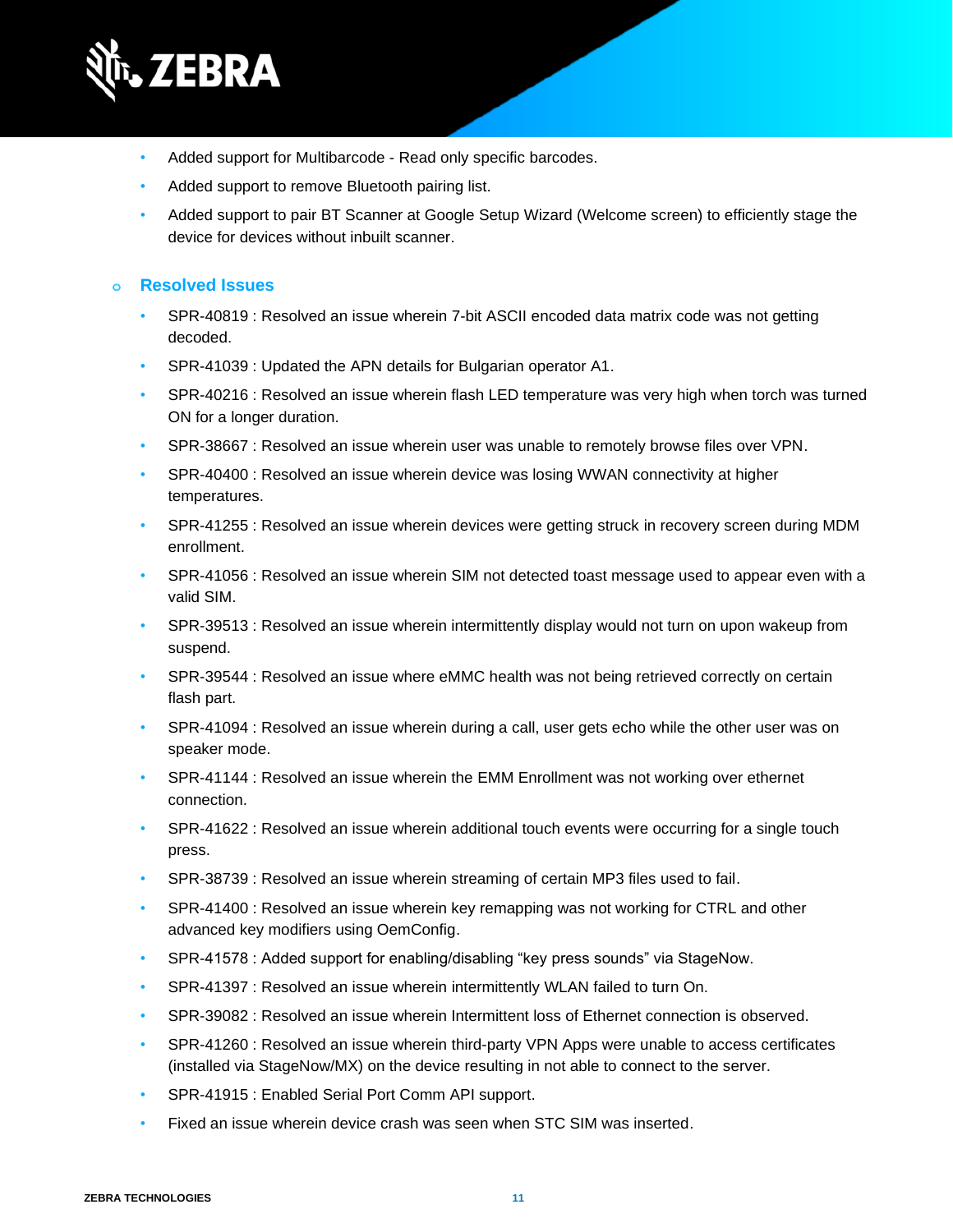

- **o Usage Notes**
	- None

## **LifeGuard Update 28 (Not Released for ET51 and ET56)**

- ➢ This LG patch is applicable for 10-16-10.00-QG-U00-STD-HEL-04 BSP version.
	- **o New Features**
		- None
	- **o Resolved Issues**
		- None
	- **o Usage Notes**
		- None

## **LifeGuard Update 26 (Not Released for ET51 and ET56)**

- ➢ This LG patch is applicable for 10-16-10.00-QG-U00-STD-HEL-04 BSP version.
	- **o New Features**
		- None
	- **o Resolved Issues**
		- None
	- **o Usage Notes**
		- None

## **LifeGuard Update 16 (Not Released for ET51 and ET56)**

- ➢ This LG patch is applicable for 10-16-10.00-QG-U00-STD-HEL-04 BSP version.
	- **o New Features**
		- None
	- **o Resolved Issues**
		- None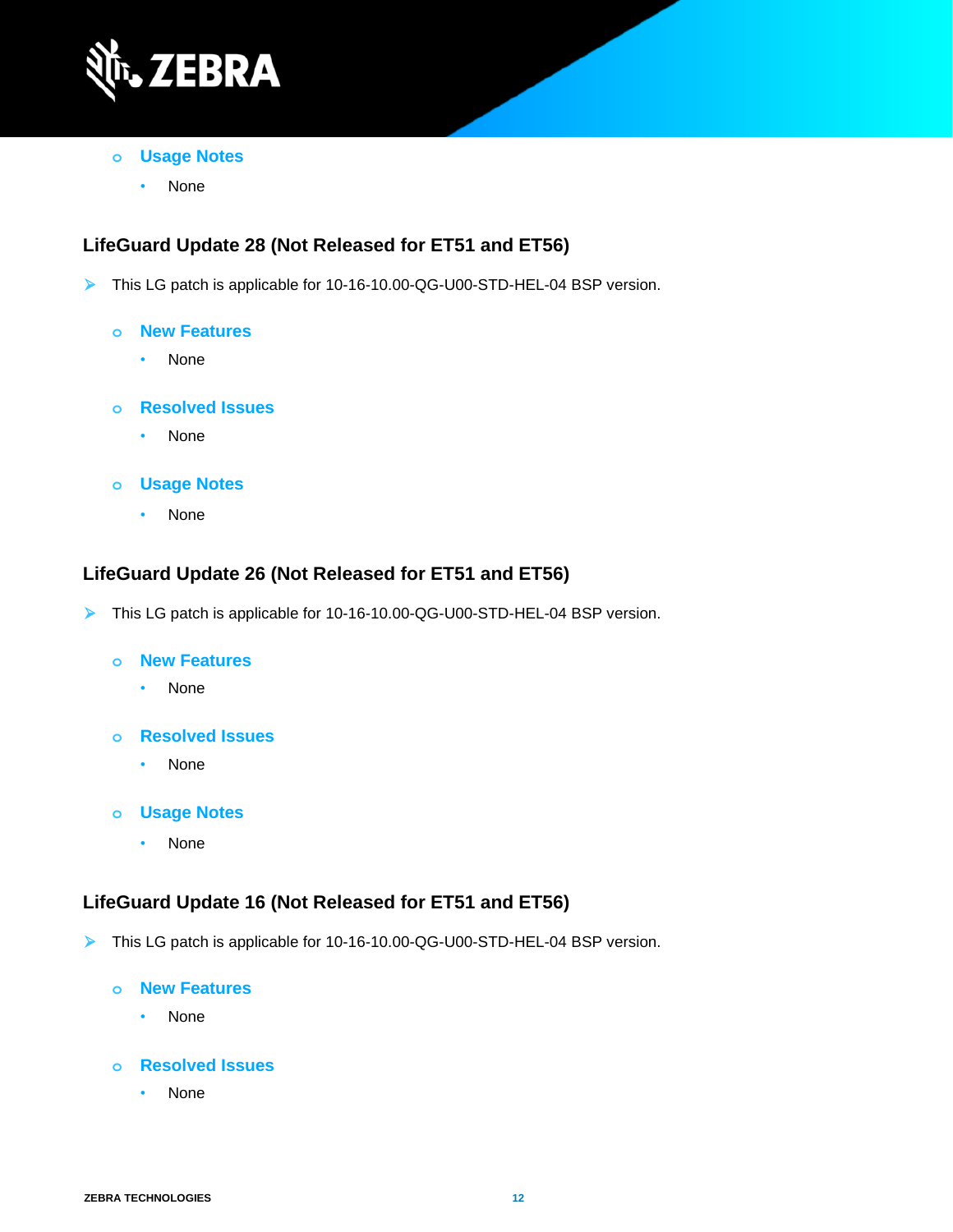

- **o Usage Notes**
	- None

## **Version Information**

Below Table contains important information on versions

| <b>Description</b>          | <b>Version</b>                                       |
|-----------------------------|------------------------------------------------------|
| <b>Product Build Number</b> | 10-16-10.00-QG-U104-STD-HEL-04                       |
| <b>Android Version</b>      | 10                                                   |
| Security Patch level        | October 1, 2021                                      |
| <b>Component Versions</b>   | Please see Component Versions under Addendum section |

## **Known Constraints**

- Picture quality of the image taken with 'Night Mode' in low-light conditions is poor.
- Trigger Modes: Presentation Read Mode is preferred over Continuous Read Mode. If using Continuous Read mode, use a lower illumination brightness setting (e.g., 2) to ensure the scanner can work without interruption.
- "Red Eye Reduction" feature disables the camera flash in the device. Hence, to enable the camera flash please disable the 'Red Eye Reduction' feature.
- EMM does not support agent persistence in OS dessert downgrade scenario.
- Reset packages of Oreo and Pie should not be used on devices running with A10 software.
- In-order to avoid any inconsistencies in Settings UI it is recommended to wait for a few seconds after the device boots up.
- Transparent blue overlay in camera view –numeric, character or ENTER key presses in camera view will make this blue overlay appear. The camera is still functional; however, the view is covered with the blue overlay. To clear this, press the TAB key to move the control to a different menu item or close the camera app.
- In case of an OS upgrade from a s/w version having higher security patch level to a s/w version having lower security patch level, user data will be reset.
- TC5x flash LED temperature is too high when torch is on for long time.
- Unable to scan remote company network using ES file explorer over VPN.
- In case USB flash drives are not getting detected on VC8300 after reboot on USB-A port, re-insert the USB flash drive after the device is fully powered up & on home screen.
- On WT6300 with RS4000 & RS5000 usage, the DataWedge option "Keep enabled on suspend" (in Profiles > Configure scanner settings) shall NOT be set, user can set "Trigger Wakeup and Scan"(in Profiles > Configure scanner settings > Reader params) for single trigger wake and scan functionality.
- When phone app is being disabled using MDM and user tries to reboot the device, user might see **Recovery Screen** with "Try again" and "Factory data reset" options. Select option "Try again" to continue the reboot process. Do not select option "Factory data reset", as it will erase the user data.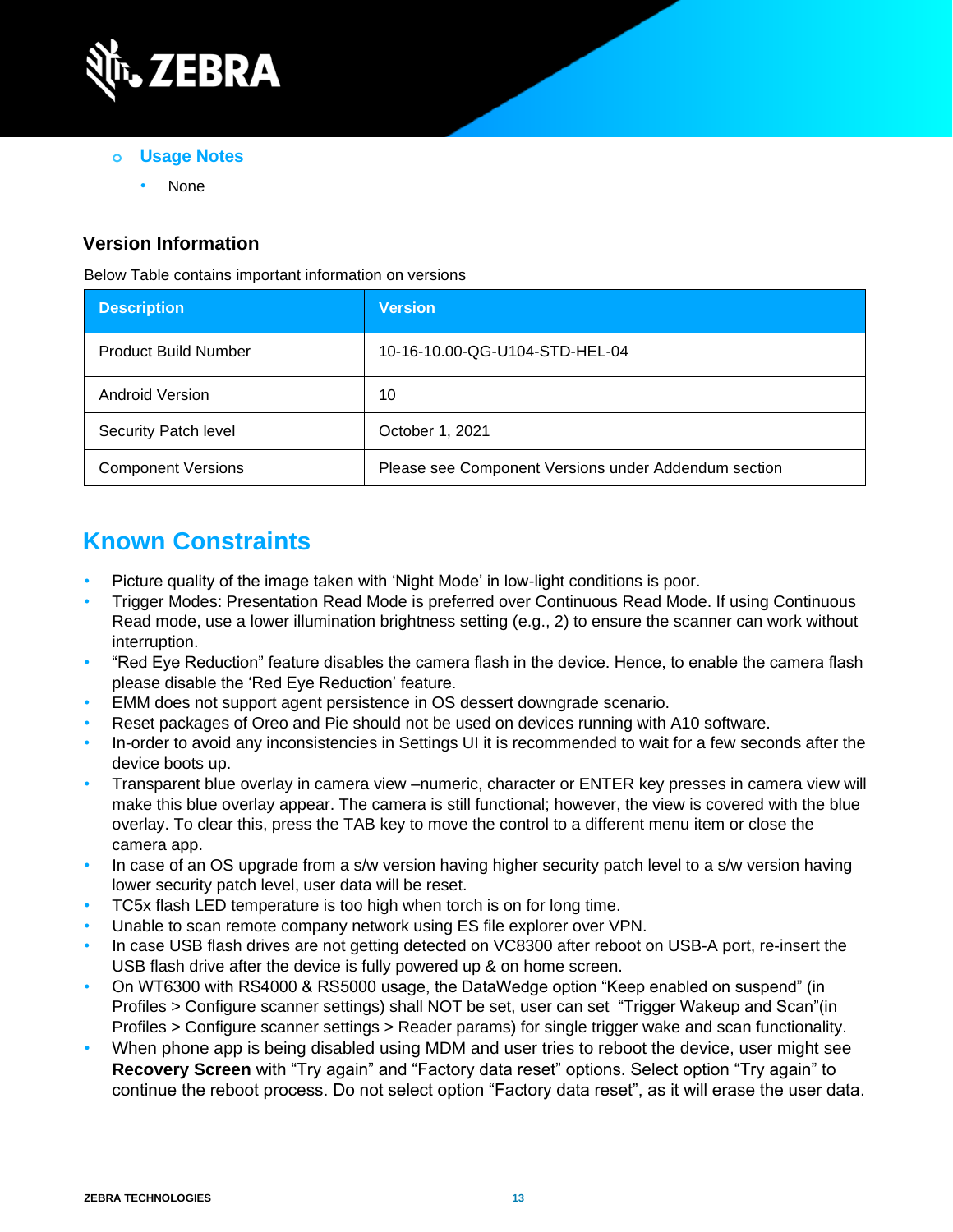

- AppManager actions only apply to the applications on the device at the time "DisableGMSApps" is called. New GMS applications present in any new OS update will not be disabled following that update
- After upgrading from Oreo to A10, Device shows "SD card setup" notification, which is expected behavior from AOSP.
- After upgrading from Oreo to A10, staging fails on few packages, user must update package names accordingly and make use of the profiles or create new staging profiles.
- At the very first time, DHCPv6 enable through CSP is not reflecting until user disconnect/reconnect to the WLAN profile.
- Support for ZBK-ET5X-10SCN7-02 and ZBK-ET5X-8SCN7-02 (SE4770 scan engine devices) is not available with software released before 10-16-10.00-QG-U72-STD-HEL-04.

## **Important Links**

[Installation and setup instructions](https://www.zebra.com/content/dam/zebra_new_ia/en-us/software/operating-system/helios/a10-os-update-instructions.pdf) (if the link does not work, please copy It to browser and try)

#### **Note:**

"As part of IT security best practices, Google Android enforces that the Security Patch Level (SPL) for the new OS or patch must be the same level or a newer level than the OS or patch version currently on the device. If the SPL for the new OS or patch is older than the SPL currently on the device, then the device will enterprise reset and wipe all user data and settings including user network configurations and remote management tools which would render the device inaccessible over a network."

- [Zebra Techdocs](http://techdocs.zebra.com/)
- **[Developer Portal](http://developer.zebra.com/)**

## **Device Support**

#### **Device Compatibility**

This software release has been approved for use on the following devices.

| <b>Device</b><br><b>Family</b> | <b>Part Number</b>                                                                                                                                                                                                                                                                   |                                                                                                                                                                                                                                                                                      | <b>Device Specific Manuals and</b><br><b>Guides</b> |
|--------------------------------|--------------------------------------------------------------------------------------------------------------------------------------------------------------------------------------------------------------------------------------------------------------------------------------|--------------------------------------------------------------------------------------------------------------------------------------------------------------------------------------------------------------------------------------------------------------------------------------|-----------------------------------------------------|
| <b>TC21</b>                    | TC210K-01A222-A6<br>TC210K-01A242-A6<br>TC210K-01D221-A6<br>TC210K-01D241-A6<br>TC210K-01B212-A6<br>TC210K-01B232-A6<br>TC210K-01A422-A6<br>TC210K-01A442-A6<br>TC210K-0HD224-A6<br>TC210K-0HB224-A6<br>TC210K-0HB222-A6<br>TC210K-01A423-A6<br>TC210K-0KB224-A6<br>TC210K-01B422-NA | TC210K-01A242-NA<br>TC210K-01A442-NA<br>TC210K-01B212-NA<br>TC210K-01B232-NA<br>TC210K-01A423-NA<br>TC210K-0HD224-NA<br>TC210K-0HB224-NA<br>TC210K-0HB222-NA<br>TC210K-0KD224-NA<br>TC210K-0HD224-FT<br>TC210K-01A222-IA<br>TC210K-01A242-IA<br>TC210K-01A442-IA<br>TC210K-01B212-IA | <b>TC21 Home Page</b>                               |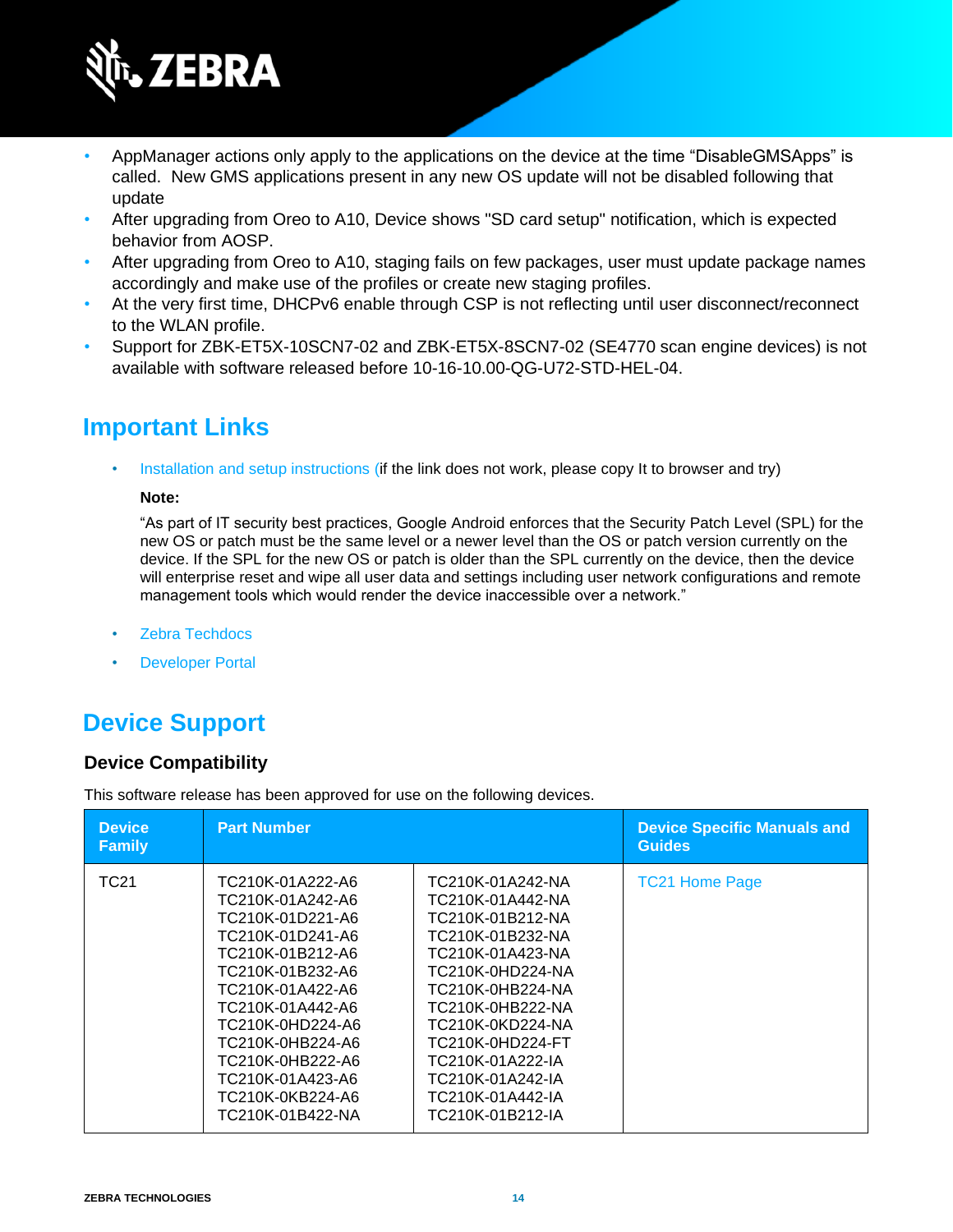

|             | TC210K-01A222-NA<br>TC210K-01D221-NA<br>TC210K-01D241-NA<br>TC210K-01B212-TR<br>TC210K-01B212-RU<br>TC210K-0JD224-NA<br>TC210K-0JB224-NA<br>TC210K-01D221-TR<br>TC210K-01D241-TR<br>TC210K-01A423-IA                                                                                                                                                                                                                                                                                                                                                                                                                                                                                    | TC210K-01B232-IA<br>TC210K-0HB224-IA<br>TC210K-01B212-XP<br>TC210K-01B232-TR<br>TC210K-01A422-IA<br>TC210K-01A222-RU<br>TC210K-01B232-RU<br>TC210K-0JB224-A6<br>TC210K-01A422-NA                                                                                                                                                                                                                                                                                                                                                                                                                                                                                                        |                       |
|-------------|-----------------------------------------------------------------------------------------------------------------------------------------------------------------------------------------------------------------------------------------------------------------------------------------------------------------------------------------------------------------------------------------------------------------------------------------------------------------------------------------------------------------------------------------------------------------------------------------------------------------------------------------------------------------------------------------|-----------------------------------------------------------------------------------------------------------------------------------------------------------------------------------------------------------------------------------------------------------------------------------------------------------------------------------------------------------------------------------------------------------------------------------------------------------------------------------------------------------------------------------------------------------------------------------------------------------------------------------------------------------------------------------------|-----------------------|
| <b>TC26</b> | TC26AK-11A222-NA<br>TC26AK-11A242-NA<br>TC26AK-11A422-NA<br>TC26AK-11A423-NA<br>TC26AK-11B212-NA<br>TC26AK-11B232-NA<br>TC26AK-11D221-NA<br>TC26AK-11D241-NA<br>TC26AK-1HB222-NA<br>TC26AK-1HB224-NA<br><b>TC26AK-1HD224-FT</b><br>TC26AK-1HD224-NA<br>TC26AK-1JD224-NA<br>TC26AK-21A222-NA<br>TC26BK-11A222-A6<br>TC26BK-11A222-BR<br>TC26BK-11A222-IA<br>TC26BK-11A242-A6<br>TC26BK-11A242-BR<br>TC26BK-11A242-IA<br>TC26BK-11A422-A6<br>TC26BK-11A422-BR<br>TC26BK-11A423-A6<br>TC26BK-11A423-BR<br>TC26BK-11A442-A6<br>TC26BK-11A442-BR<br>TC26BK-11A222-ID<br>TC26BK-11A222-RU<br>TC26BK-11B232-RU<br>TC26DK-1HB224-TR<br>TC26AK-1JB224-NA<br>TC26BK-11D221-IA<br>TC26BK-11A422-XP | TC26BK-11A442-IA<br>TC26BK-11B212-A6<br>TC26BK-11B212-BR<br>TC26BK-11B212-IA<br>TC26BK-11B212-ID<br>TC26BK-11B212-RU<br>TC26BK-11B212-XP<br>TC26BK-11B232-A6<br>TC26BK-11B232-BR<br>TC26BK-11B232-IA<br>TC26BK-11B412-A6<br>TC26BK-11D221-A6<br>TC26BK-11D221-BR<br>TC26BK-11D241-A6<br>TC26BK-11D241-BR<br>TC26BK-1HB224-A6<br>TC26BK-1HB224-BR<br><b>TC26BK-1HB224-IA</b><br>TC26BK-1HD224-A6<br>TC26BK-1JB224-A6<br>TC26BK-21A222-A6<br>TC26BK-21A222-IA<br>TC26BK-21D221-A6<br>TC26DK-11B212-TR<br>TC26DK-11B232-TR<br>TC26BK-11D421-A6<br>TC26BK-11B212-TR<br>TC26BK-11B232-TR<br>TC26DK-11D221-TR<br>TC26DK-11D241-TR<br>TC26BK-21A442-A6<br>TC26BK-11A222-XP<br>TC26EK-21A222-NA | <b>TC26 Home Page</b> |
| <b>PS20</b> | PS20J-P4G1A600<br>PS20J-P4G1A600-10<br>PS20J-B2G1A600<br>PS20J-B2G1A600-10<br>PS20J-P4H1A600<br>PS20J-P4H1A600-10<br>PS20J-B2G2CN00<br>PS20J-P4H2CN00                                                                                                                                                                                                                                                                                                                                                                                                                                                                                                                                   | PS20J-P4G2CN00<br>PS20J-P4G1NA00<br>PS20J-P4G1NA00-10<br>PS20J-B2G1NA00<br>PS20J-B2G1NA00-10<br>PS20J-P4H1NA00<br>PS20J-P4H1NA00-10<br>PS20J-P4G1RU00                                                                                                                                                                                                                                                                                                                                                                                                                                                                                                                                   | <b>PS20 Home Page</b> |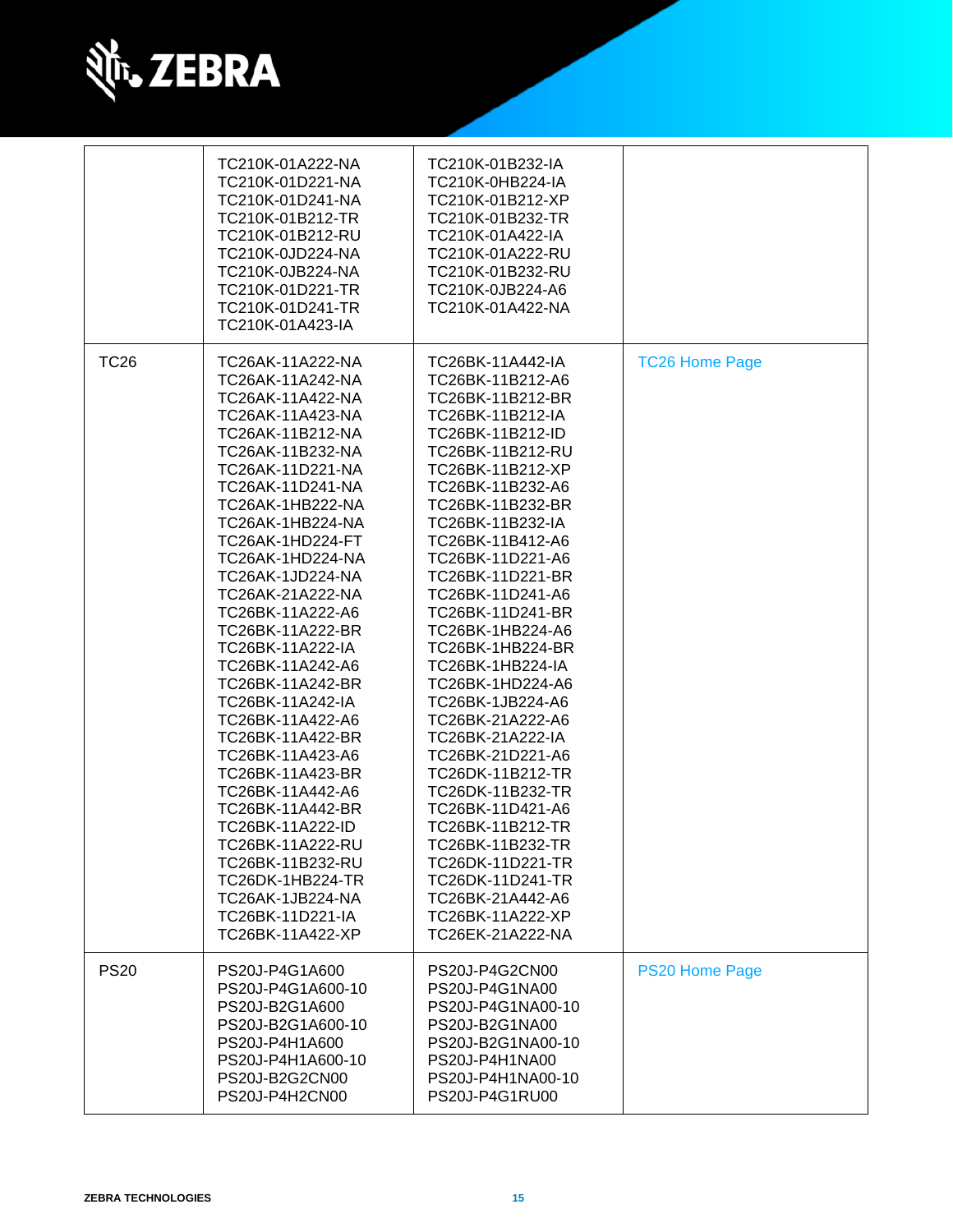

| MC3300x | MC330L-RL2EG4NA<br>MC330L-RL3EG4NA<br>MC330L-RL4EG4NA<br>MC330L-RL2EG4RW<br>MC330L-RL3EG4RW<br>MC330L-RL4EG4RW<br>MC330L-RC2EG4NA<br>MC330L-RC3EG4NA<br>MC330L-RC4EG4NA<br>MC330L-RC2EG4RW<br>MC330L-RC3EG4RW<br>MC330L-RC4EG4RW<br>MC330L-SL2EG4NA<br>MC330L-SL3EG4NA<br>MC330L-SL4EG4NA<br>MC330L-SL2EG4RW<br>MC330L-SL3EG4RW<br>MC330L-SL4EG4RW<br>MC330L-SC2EG4NA<br>MC330L-SC3EG4NA<br>MC330L-SC4EG4NA<br>MC330L-SK2EG4NA<br>MC330L-SK3EG4NA<br>MC330L-SK4EG4NA<br>MC330L-SK2EG4RW<br>MC330L-SK3EG4RW<br>MC330L-SK4EG4RW<br>MC330L-SM2EG4NA<br>MC330L-SM3EG4NA<br>MC330L-SM4EG4NA<br>MC330L-SM2EG4RW<br>MC330L-SM3EG4RW<br>MC330L-SM4EG4RW<br>MC330L-SE2EG4NA<br>MC330L-SE3EG4NA<br>MC330L-SE4EG4NA<br>MC330L-SE2EG4RW<br>MC330L-SE3EG4RW<br>MC330L-SE4EG4RW | MC330L-GE3EG4NA<br>MC330L-GE4EG4NA<br>MC330L-GE2EG4RW<br>MC330L-GE3EG4RW<br>MC330L-SC2EG4RW<br>MC330L-SC3EG4RW<br>MC330L-SC4EG4RW<br>MC330L-SJ2EG4NA<br>MC330L-SJ3EG4NA<br>MC330L-SJ4EG4NA<br>MC330L-SJ2EG4RW<br>MC330L-SJ3EG4RW<br>MC330L-SJ4EG4RW<br>MC330L-SA2EG4NA<br>MC330L-SA3EG4NA<br>MC330L-SA4EG4NA<br>MC330L-SA2EG4RW<br>MC330L-SA3EG4RW<br>MC330L-SA4EG4RW<br>MC330L-SA4EG4IN<br>MC330L-SG4EG4NA<br>MC330L-SG2EG4RW<br>MC330L-SG3EG4RW<br>MC330L-SG4EG4RW<br>MC330L-GL2EG4NA<br>MC330L-GL3EG4NA<br>MC330L-GL4EG4NA<br>MC330L-GL2EG4RW<br>MC330L-GL3EG4RW<br>MC330L-GL4EG4RW<br>MC330L-GL3EG4IN<br>MC330L-GL4EG4IN<br>MC330L-GJ2EG4NA<br>MC330L-GJ3EG4NA<br>MC330L-GJ4EG4NA<br>MC330L-GJ2EG4RW<br>MC330L-GJ3EG4RW<br>MC330L-GJ4EG4RW<br>MC330L-SJ3EG4IN | MC3300x Home Page |
|---------|-------------------------------------------------------------------------------------------------------------------------------------------------------------------------------------------------------------------------------------------------------------------------------------------------------------------------------------------------------------------------------------------------------------------------------------------------------------------------------------------------------------------------------------------------------------------------------------------------------------------------------------------------------------------------------------------------------------------------------------------------------------------|-------------------------------------------------------------------------------------------------------------------------------------------------------------------------------------------------------------------------------------------------------------------------------------------------------------------------------------------------------------------------------------------------------------------------------------------------------------------------------------------------------------------------------------------------------------------------------------------------------------------------------------------------------------------------------------------------------------------------------------------------------------------|-------------------|
|         |                                                                                                                                                                                                                                                                                                                                                                                                                                                                                                                                                                                                                                                                                                                                                                   |                                                                                                                                                                                                                                                                                                                                                                                                                                                                                                                                                                                                                                                                                                                                                                   |                   |
|         |                                                                                                                                                                                                                                                                                                                                                                                                                                                                                                                                                                                                                                                                                                                                                                   |                                                                                                                                                                                                                                                                                                                                                                                                                                                                                                                                                                                                                                                                                                                                                                   |                   |
|         |                                                                                                                                                                                                                                                                                                                                                                                                                                                                                                                                                                                                                                                                                                                                                                   |                                                                                                                                                                                                                                                                                                                                                                                                                                                                                                                                                                                                                                                                                                                                                                   |                   |
|         | MC330L-SG2EG4NA                                                                                                                                                                                                                                                                                                                                                                                                                                                                                                                                                                                                                                                                                                                                                   | MC330L-SJ4EG4IN                                                                                                                                                                                                                                                                                                                                                                                                                                                                                                                                                                                                                                                                                                                                                   |                   |
|         | MC330L-SG3EG4NA                                                                                                                                                                                                                                                                                                                                                                                                                                                                                                                                                                                                                                                                                                                                                   | MC330L-GJ3EG4IN                                                                                                                                                                                                                                                                                                                                                                                                                                                                                                                                                                                                                                                                                                                                                   |                   |
|         | MC330L-GE2EG4NA                                                                                                                                                                                                                                                                                                                                                                                                                                                                                                                                                                                                                                                                                                                                                   | MC330L-GJ4EG4IN                                                                                                                                                                                                                                                                                                                                                                                                                                                                                                                                                                                                                                                                                                                                                   |                   |
|         | MC330L-GE4EG4RW<br>MC330L-GE3EG4IN                                                                                                                                                                                                                                                                                                                                                                                                                                                                                                                                                                                                                                                                                                                                | MC330L-GJ3EG4RW01<br>MC330L-GJ3EG4NA01                                                                                                                                                                                                                                                                                                                                                                                                                                                                                                                                                                                                                                                                                                                            |                   |
|         | MC330L-GE4EG4IN                                                                                                                                                                                                                                                                                                                                                                                                                                                                                                                                                                                                                                                                                                                                                   | MC330L-GJ3EG4IN01                                                                                                                                                                                                                                                                                                                                                                                                                                                                                                                                                                                                                                                                                                                                                 |                   |
|         | MC330L-SG3EG4IN                                                                                                                                                                                                                                                                                                                                                                                                                                                                                                                                                                                                                                                                                                                                                   | MC330L-SA3EG4IN                                                                                                                                                                                                                                                                                                                                                                                                                                                                                                                                                                                                                                                                                                                                                   |                   |
|         | MC330L-SA3EG4TR                                                                                                                                                                                                                                                                                                                                                                                                                                                                                                                                                                                                                                                                                                                                                   | MC330L-SA4EG4TR                                                                                                                                                                                                                                                                                                                                                                                                                                                                                                                                                                                                                                                                                                                                                   |                   |
|         | MC330L-SG3EG4TR                                                                                                                                                                                                                                                                                                                                                                                                                                                                                                                                                                                                                                                                                                                                                   | MC330L-SG4EG4TR                                                                                                                                                                                                                                                                                                                                                                                                                                                                                                                                                                                                                                                                                                                                                   |                   |
|         | MC330L-SJ2EG4RU                                                                                                                                                                                                                                                                                                                                                                                                                                                                                                                                                                                                                                                                                                                                                   | MC330L-SJ3EG4RU                                                                                                                                                                                                                                                                                                                                                                                                                                                                                                                                                                                                                                                                                                                                                   |                   |
|         | MC330L-SA2EG4RU                                                                                                                                                                                                                                                                                                                                                                                                                                                                                                                                                                                                                                                                                                                                                   | MC330L-SA3EG4RU                                                                                                                                                                                                                                                                                                                                                                                                                                                                                                                                                                                                                                                                                                                                                   |                   |
|         | MC330L-SG3EG4RU                                                                                                                                                                                                                                                                                                                                                                                                                                                                                                                                                                                                                                                                                                                                                   | MC330L-SK3EG4RU                                                                                                                                                                                                                                                                                                                                                                                                                                                                                                                                                                                                                                                                                                                                                   |                   |
|         | MC330L-SE3EG4RU<br>MC330L-GJ2EG4RU                                                                                                                                                                                                                                                                                                                                                                                                                                                                                                                                                                                                                                                                                                                                | MC330L-GJ3EG4RU<br>MC330L-GJ4EG4RU                                                                                                                                                                                                                                                                                                                                                                                                                                                                                                                                                                                                                                                                                                                                |                   |
|         |                                                                                                                                                                                                                                                                                                                                                                                                                                                                                                                                                                                                                                                                                                                                                                   | MC330L-GE4EG4RU                                                                                                                                                                                                                                                                                                                                                                                                                                                                                                                                                                                                                                                                                                                                                   |                   |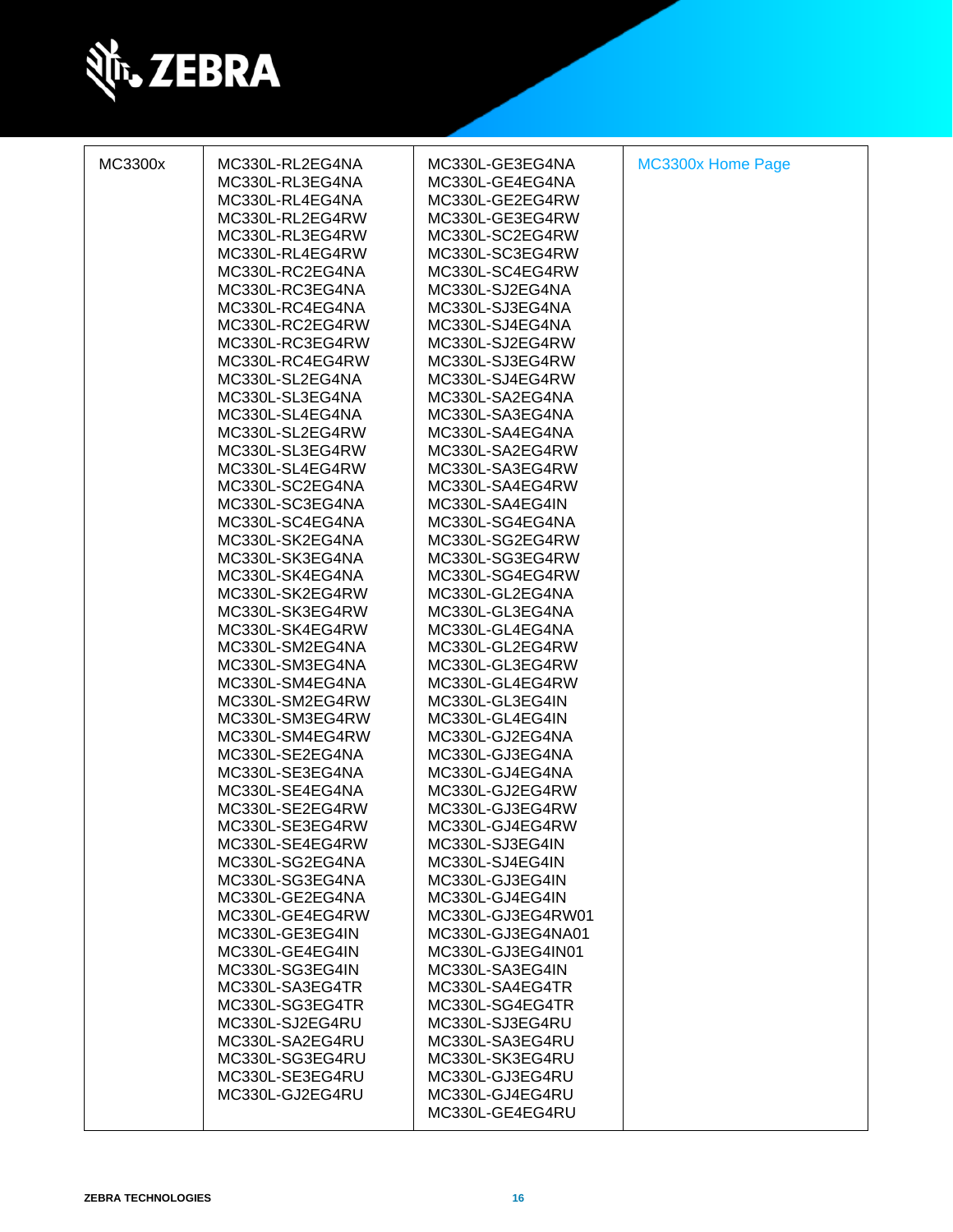

|                              | MC330L-GE3EG4RU<br>MC330L-GE2EG4RU                                                                                                                                                                                                                                                                           |                                                                                                                                                                                                                                                                                                              |                           |
|------------------------------|--------------------------------------------------------------------------------------------------------------------------------------------------------------------------------------------------------------------------------------------------------------------------------------------------------------|--------------------------------------------------------------------------------------------------------------------------------------------------------------------------------------------------------------------------------------------------------------------------------------------------------------|---------------------------|
| <b>MC3300xR</b>              | MC333U-GJ2EG4EU<br>MC333U-GJ2EG4IL<br>MC333U-GJ2EG4US<br>MC333U-GJ3EG4EU<br>MC333U-GJ3EG4US<br>MC333U-GJ4EG4EU<br>MC333U-GJ4EG4IN<br>MC333U-GJ4EG4JP<br>MC333U-GJ4EG4US<br>MC333U-GJ4EG4WR<br>MC339U-GE2EG4EU<br>MC339U-GE2EG4US<br>MC339U-GE3EG4EU<br>MC339U-GE3EG4US<br>MC339U-GE4EG4EU<br>MC333U-GJ4EG4SL | MC339U-GE4EG4IN<br>MC339U-GE4EG4JP<br>MC339U-GE4EG4US<br>MC339U-GE4EG4WR<br>MC339U-GF2EG4EU<br>MC339U-GF2EG4US<br>MC339U-GF3EG4EU<br>MC339U-GF3EG4US<br>MC339U-GF4EG4EU<br>MC339U-GF4EG4US<br>MC339U-GF4EG4WR<br>MC339U-GF4EG4TH<br>MC339U-GF3EG4TH<br>MC339U-GE4EG4TH<br>MC333U-GJ4EG4TH<br>MC339U-GF4EG4SL | <b>MC3300xR Home Page</b> |
| <b>TC52</b>                  | TC520K-1PEZU4P-A6<br>TC520K-1PEZU4P-NA                                                                                                                                                                                                                                                                       | TC520K-1PEZU4P-IA<br>TC520K-1PEZU4P-FT                                                                                                                                                                                                                                                                       | <b>TC52 Home Page</b>     |
| $TC52 -$<br>AR1337<br>Camera | TC520K-1PFZU4P-A6                                                                                                                                                                                                                                                                                            | TC520K-1PFZU4P-NA                                                                                                                                                                                                                                                                                            | <b>TC52 Home Page</b>     |
| TC52 HC                      | TC520K-1HEZU4P-NA<br>TC520K-1HEZU4P-A6                                                                                                                                                                                                                                                                       | TC520K-1HEZU4P-FT<br>TC520K-1HEZU4P-IA                                                                                                                                                                                                                                                                       | <b>TC52 HC Home Page</b>  |
| <b>TC52X</b>                 | TC520K-1XFMU6P-NA<br>TC520K-1XFMU6P-A6<br>TC520K-1XFMU6P-TK                                                                                                                                                                                                                                                  | TC520K-1XFMU6P-FT<br>TC520K-1XFMU6P-IA<br>TC520K-1XFMU6P-RU                                                                                                                                                                                                                                                  | <b>TC52X Home Page</b>    |
| TC57X                        | TC57HO-1XFMU6P-A6<br>TC57HO-1XFMU6P-BR<br>TC57HO-1XFMU6P-IA<br>TC57HO-1XFMU6P-FT<br>TC57HO-1XFMU6P-RU                                                                                                                                                                                                        | TC57HO-1XFMU6P-ID<br>TC57JO-1XFMU6P-TK<br>TC57HO-1XFMU6P-NA                                                                                                                                                                                                                                                  | <b>TC57X Home Page</b>    |
| <b>L10A</b>                  | RTL10B1-xxxxxxxxxXNA<br>(North America)<br>RTL10B1-xxAxxX0x00A6<br>(ROW)<br>Note: 'x' Stands for wild card for<br>different configurations                                                                                                                                                                   | RTL10B1-xxAxxX0x00IN<br>(India)<br>RTL10B1-xxxxxxxxxxRU<br>(Russia)                                                                                                                                                                                                                                          | L10A Home Page            |
| <b>TC8300</b>                | TC83B0-x005A510NA<br>TC83B0-x005A61CNA<br>TC83BH-x205A710NA<br>TC83B0-x005A510RW<br>TC83B0-x005A61CRW<br>TC83BH-x205A710RW<br>TC83B0-x005A510IN                                                                                                                                                              | TC83BH-x206A710RW<br>TC83B0-4005A610NA<br>TC83B0-4005A610RW<br>TC83B0-4005A610IN<br>TC83B0-5005A610NA<br>TC83B0-5005A610RW<br>TC83B0-5005A610IN                                                                                                                                                              | <b>TC8300 Home Page</b>   |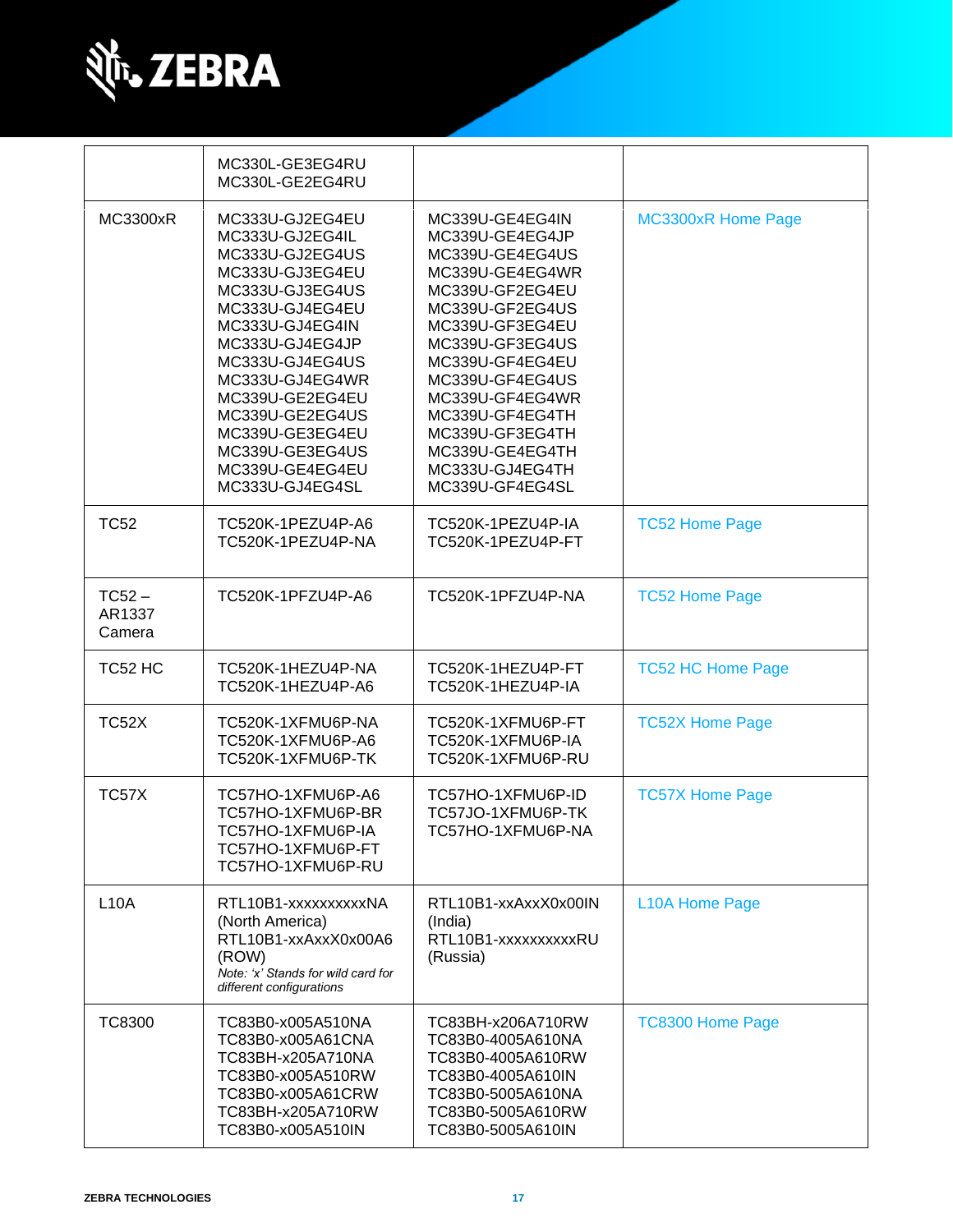

|                              | TC83B0-x005A61CIN<br>TC83BH-x205A710IN<br>TC83BH-x206A710NA<br>Note: 'x' Stands for wild card for<br>different configurations                                 | TC83B0-x005A510TA<br>TC83BH-x205A710TA                                                                                                          |                        |
|------------------------------|---------------------------------------------------------------------------------------------------------------------------------------------------------------|-------------------------------------------------------------------------------------------------------------------------------------------------|------------------------|
| <b>MC93</b>                  | MC930B-GSXXG4XX<br>MC930P-GSXXG4XX<br>MC930P-GFXXG4XX<br>Note: 'x' Stands for wild card for<br>different configurations                                       | MC930B-GSXXG4NA-XX<br>MC930P-GSXXG4NA-XX                                                                                                        | MC9300 Home Page       |
| <b>VC8300</b>                | VC83-08FOCABAABA-I<br>VC83-08FOCQBAABA-I<br>VC83-08FOCQBAABANA<br>VC83-08SOCABAABA-I                                                                          | VC83-08SOCQBAABA-I<br>VC83-08SOCQBAABANA<br>VC83-08SOCQBAABAIN                                                                                  | VC8300 Home Page       |
| <b>EC30</b>                  | EC300K-1SA2ANA<br>EC300K-1SA2AA6<br>EC300K-1SA2AIA                                                                                                            | KT-EC300K-1SA2BNA-10<br>KT-EC300K-1SA2BA6-10                                                                                                    | <b>EC30 Home Page</b>  |
| <b>TC72</b>                  | TC720L-0ME24B0-A6<br>TC720L-0ME24B0-NA<br>TC720L-0ME24B0-BR<br>TC720L-0ME24B0-IA                                                                              | TC720L-0ME24B0-TN<br>TC720L-0ME24B0-FT<br>TC720L-0MJ24B0-A6<br>TC720L-0MJ24B0-NA                                                                | <b>TC72 Home Page</b>  |
| $TC72 -$<br>AR1337<br>Camera | TC720L-0MK24B0-A6<br>TC720L-0MK24B0-NA                                                                                                                        | TC720L-0ML24B0-A6<br>TC720L-0ML24B0-NA                                                                                                          | <b>TC72 Home Page</b>  |
| <b>TC77</b>                  | TC77HL-5ME24BG-A6<br>TC77HL-5ME24BD-IA<br>TC77HL-5ME24BG-FT<br>(FIPS_SKU)<br>TC77HL-7MJ24BG-A6<br>TC77HL-5ME24BD-ID<br>TC77HL-5ME24BG-EA<br>TC77HL-5ME24BG-NA | TC77HL-5MG24BG-EA<br>TC77HL-6ME34BG-A6<br>TC77HL-5ME24BD-BR<br>TC77HL-5MJ24BG-A6<br>TC77HL-5ME24BG-RU<br>TC77HL-5MJ24BG-NA<br>TC77HL-7MJ24BG-NA | <b>TC77 Home Page</b>  |
| $TC77-$<br>AR1337<br>Camera  | TC77HL-5MK24BG-A6<br>TC77HL-5MK24BG-NA                                                                                                                        | TC77HL-5ML24BG-A6<br>TC77HL-5ML24BG-NA                                                                                                          | <b>TC77 Home Page</b>  |
| <b>TC57</b>                  | TC57HO-1PEZU4P-A6<br>TC57HO-1PEZU4P-IA<br>TC57HO-1PEZU4P-NA<br>TC57HO-1PEZU4P-XP                                                                              | TC57HO-1PEZU4P-BR<br>TC57HO-1PEZU4P-ID<br>TC57HO-1PEZU4P-FT                                                                                     | <b>TC57 Home Page</b>  |
| $TC57 -$<br>AR1337<br>Camera | TC57HO-1PFZU4P-A6                                                                                                                                             | TC57HO-1PFZU4P-NA                                                                                                                               | <b>TC57 Home Page</b>  |
| CC600                        | CC600-5-3200LNNA<br>CC600-5-3200LNWW<br>CC600-5-3200LNRU                                                                                                      | CC600-5-3200LNIN<br>CC600-5-3200LNCH                                                                                                            | <b>CC600 Home Page</b> |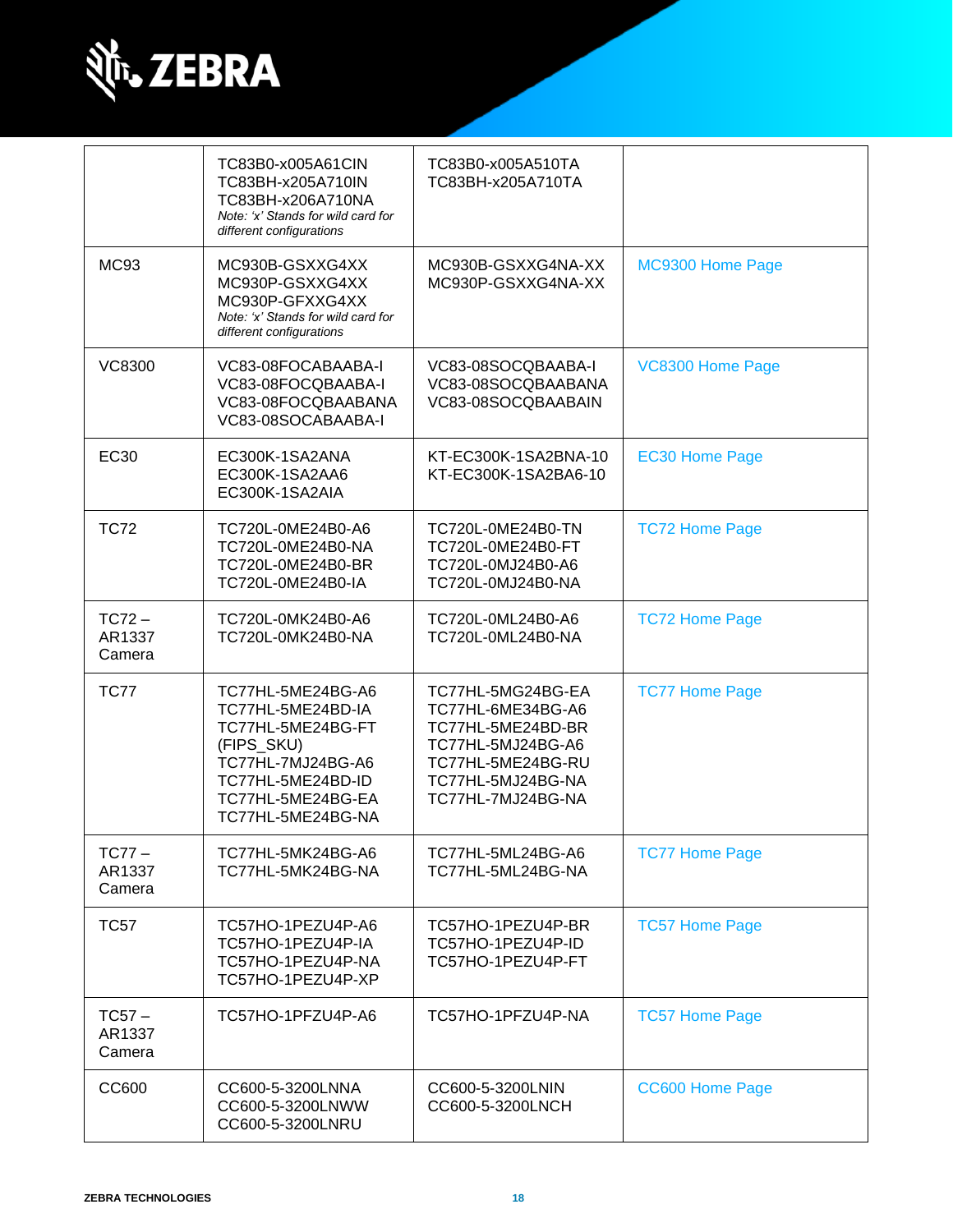

| CC6000      | CC6000-10-3200LCWW<br>CC6000-10-3200PCWW<br>CC6000-10-3200LCNA<br>CC6000-10-320NLCNA<br>CC6000-10-3200LCRU                                                                                                                                                                           | CC6000-10-3200PCNA<br>CC6000-10-3200LNNA<br>CC6000-10-320NLCWW<br>CC600-5-3200LNCH                                                                                                                                                                                                   | CC6000 Home Page      |
|-------------|--------------------------------------------------------------------------------------------------------------------------------------------------------------------------------------------------------------------------------------------------------------------------------------|--------------------------------------------------------------------------------------------------------------------------------------------------------------------------------------------------------------------------------------------------------------------------------------|-----------------------|
| WT6300      | WT63B0-TS0QNERW<br>WT63B0-TS0QNENA<br>WT63B0-TX0QNERW<br>WT63B0-TX0QNENA<br>WT63B0-TS0QNETR                                                                                                                                                                                          | WT63B0-KS0QNERW<br>WT63B0-KS0QNENA<br>WT63B0-KX0QNERW<br>WT63B0-KX0QNENA<br>WT63B0-TS0QNERU                                                                                                                                                                                          | WT6300 Home Page      |
| MC2200      | MC220J-2A3S2RW<br>MC220J-2A3S2NA<br>MC220J-2A3S2IN<br>MC220K-2B3S3RW<br>MC220K-2B3S3NA<br>MC220K-2B3S3IN<br>MC220K-2A3S3RW<br>MC220K-2B3S3TR<br>MC220J-2A3S2RU                                                                                                                       | MC220K-2B3S3IN01<br>MC220K-2A3S3RW<br>MC220K-2A3S3RW01<br>MC220K-2A3S3IN01<br>MC220J-2A3S2XP<br>MC220K-2B3S3XP<br>MC220J-2A3S2TR<br>MC220K-2B3S3RU<br>MC220K-2A3S3RU                                                                                                                 | MC2200 Home Page      |
| MC2700      | MC27AJ-2A3S2NA<br>MC27AK-2B3S3NA<br>MC27AK-4B3S3NA<br>MC27BJ-2A3S2RU<br>MC27BJ-2A3S2RW<br>MC27BJ-2A3S2TR<br>MC27BJ-2A3S2XP<br>MC27BK-2B3S3RU                                                                                                                                         | MC27BK-2B3S3RW<br>MC27BK-2B3S3TR<br>MC27BK-2B3S3XP<br>MC27BK-4B3S3RW<br>MC27BJ-2A3S2BR<br>MC27BJ-2A3S2IN<br>MC27BK-2B3S3BR<br>MC27BK-2B3S3IN                                                                                                                                         | MC2700 Home Page      |
| <b>EC50</b> | EC500K-01B132-NA<br>EC500K-01B242-NA<br>EC500K-01B243-NA<br>EC500K-01D141-NA<br>EC500K-01B112-NA<br>EC500K-01B222-NA<br>EC500K-01B223-NA<br>EC500K-01D121-NA<br>EC500K-01D121-IA<br>EC500K-01D121-RU<br>EC500K-01D121-TR<br>EC500K-01D121-XP<br>EC500K-01B223-IA<br>EC500K-01B223-RU | EC500K-01B243-A6<br>EC500K-01D141-A6<br>EC500K-01B132-A6<br>EC500K-01B242-A6<br>EC500K-01B112-A6<br>EC500K-01B222-A6<br>EC500K-01B223-A6<br>EC500K-01D121-A6<br>EC500K-01B223-TR<br>EC500K-01B223-XP<br>EC500K-01B112-IA<br>EC500K-01B112-RU<br>EC500K-01B112-TR<br>EC500K-01B112-XP | <b>EC50 Home Page</b> |
| <b>EC55</b> | EC55BK-21D141-A6<br>EC55BK-11B132-A6<br>EC55AK-21D121-NA<br>EC55AK-11B112-NA<br>EC55AK-21B222-NA<br>EC55AK-21B223-NA<br>EC55AK-11B132-NA<br>EC55AK-21B242-NA                                                                                                                         | EC55BK-21B242-A6<br>EC55BK-21B243-A6<br>EC55BK-21D121-A6<br>EC55BK-11B112-A6<br>EC55BK-21B222-A6<br>EC55BK-21B223-A6<br>EC55BK-21B223-BR<br>EC55BK-21B223-IA                                                                                                                         | <b>EC55 Home Page</b> |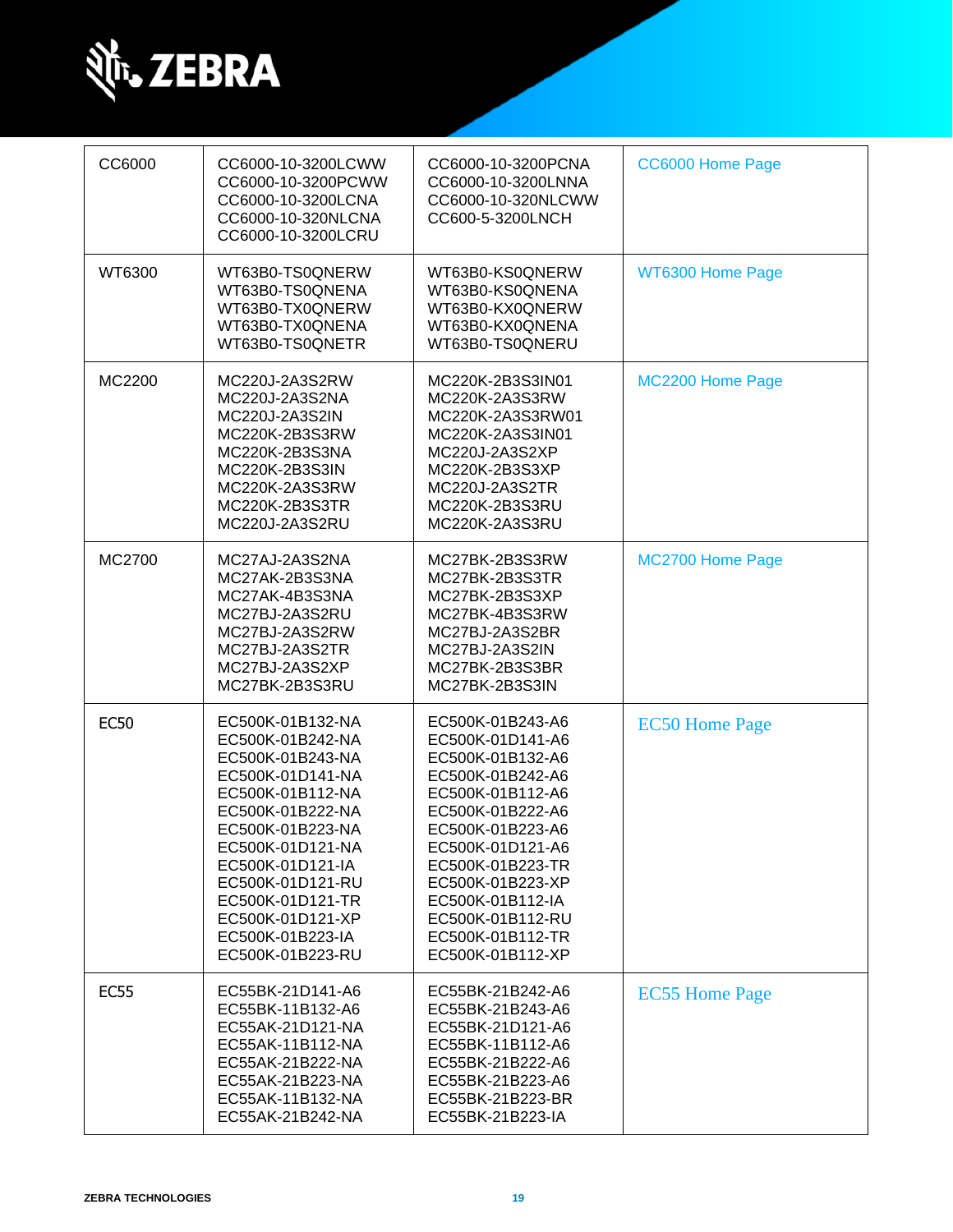

| EC55AK-21B243-NA | EC55BK-21B223-ID |
|------------------|------------------|
| EC55AK-21D141-NA | EC55BK-21B223-RU |
| EC55BK-11B112-BR | EC55BK-21B223-XP |
| EC55BK-11B112-IA | EC55BK-21D121-BR |
| EC55BK-11B112-ID | EC55BK-21D121-IA |
| EC55BK-11B112-RU | EC55BK-21D121-ID |
| EC55BK-11B112-XP | EC55BK-21D121-RU |
|                  | EC55BK-21D121-XP |
|                  |                  |

## **Addendum**

## **Component Versions**

| <b>Component / Description</b>    | <b>Version</b>                         |
|-----------------------------------|----------------------------------------|
| Linux Kernel                      | 4.4.205                                |
| AnalyticsMgr                      | 2.4.0.1254                             |
| <b>Android SDK Level</b>          | 29                                     |
| Audio (Microphone and Speaker)    | 0.35.0.0                               |
| <b>Battery Manager</b>            | 1.1.7                                  |
| <b>Bluetooth Pairing Utility</b>  | 3.25                                   |
| Camera                            | 2.0.002                                |
| DataWedge                         | 8.2.505                                |
| <b>EMDK</b>                       | 9.1.3.3203                             |
| Files                             | 10                                     |
| License Manager and License Agent | version 6.0.7 and version 6.0.18.5.0.1 |
| <b>MXMF</b>                       | 10.5.0.60                              |
| <b>NFC</b>                        | NFC_NCIHALx_AR18C0.a.3.0               |
| OEM info                          | 9.0.0.331                              |
| <b>OSX</b>                        | QCT.100.10.11.64                       |
| RXlogger                          | 6.0.4.0                                |
| <b>Scanning Framework</b>         | 28.11.4.0                              |
| StageNow                          | 5.3.0.2                                |